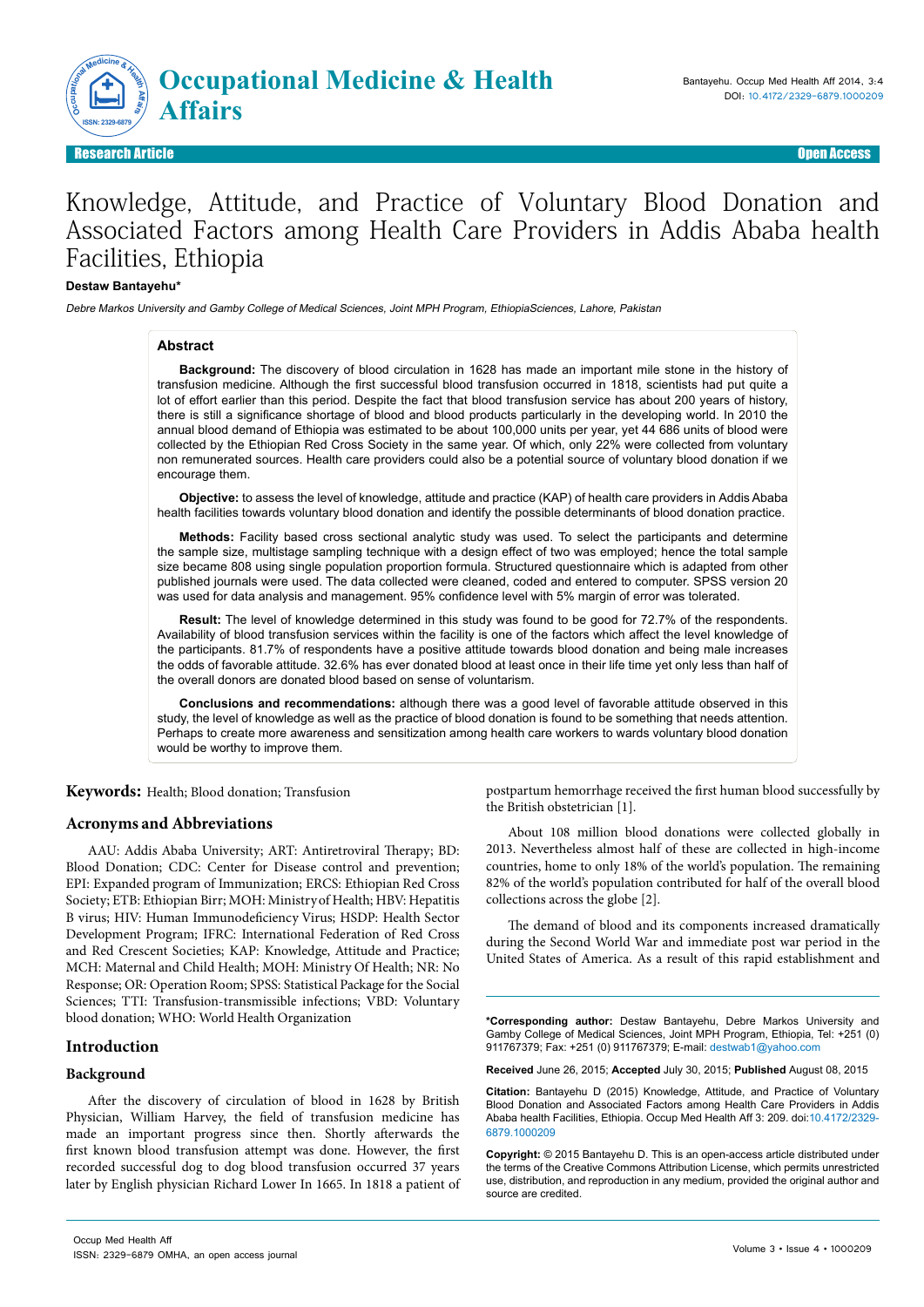Page 2 of 17

growth of blood banks, transfusion services, and other related support services were noticed across the country [3].

Although there has been an increase of almost 8 million blood donations from voluntary unpaid donors from 2004 to 2011, there are chronic shortages of safe blood and blood products in many countries, so blood transfusion is not available for many of the world's most vulnerable populations [4].

Although, ideally blood transfusion is a safe process, there are a number of risks associated with transfusion such as; viral, bacterial and parasitic infection on recipient. At times when individuals lost large volume of blood due to serious accidents, obstetric hemorrhages or any other causes of anemia due to medical or surgical conditions, blood transfusion could be lifesaving procedures. Therefore, ensuring the availability of safe blood at all times would have greater value for saving life through transfusion for those who needed it most [5,6].

Blood services in Ethiopia have been mainly provided by the Ethiopian Red Cross Society (ERCS) since 1969. Blood bank and transfusion services include collection, processing, storage and provide human blood intended for transfusion. Blood from the ERCS suffices only for the needs of 52% of the national hospitals in the country [2,7,8].

Although the Ethiopian Red Cross Society has been the one who took the lead and initiative in developing blood banking services in the country, blood transfusion services in Ethiopia are still rely on family and replacement donors [7].

Adequate and safe blood supply has remained a challenge in developing countries including Ethiopia. There is a high dependency on family replacement and remunerated blood donors in our environment which carries an attendant increased risk of transfusion transmissible infection.

In Ethiopia, family replacement blood donation accounts for 70% of the overall blood donations across the country. Furthermore, because of the high prevalence of some infectious disease; such as hepatitis B, C and HIV, selection of donors are often not easy [7,9].

## **Statement of the problem**

Blood transfusion saves lives and improves health nevertheless access to equitable and safe blood is still challenging for many of those who need it most. Despite the fact that there is an increase of blood donations from voluntary unpaid donors in recent years (according to The International Federation of Red Cross and Red Crescent Societies (IFRC) 2012 report, 8 million more donations were recorded in 2011 when compared to 2004) , there is shortage of active blood donors to meet the increased demands of blood. In addition to limited supply, the safety especially with regard to the risk of transfusion transmissible infection is also an issue and one of concerns especially in the developing countries [4,6,8].

Even though blood has an important value of one's own society and the health system, unless we ensure the safety of these products, it may be complicated by infectious conditions and immunological disorders which might bring serious complications or even could be fatal [10].

World Health Organization's (WHO) 2014 report indicated that a total of about 10 000 blood centers exist globally. 83 million donations in 168 countries reported. In the low- and middle-income countries, the median annual donation per center was 3100 compared to 15 000 in the high income countries. This shows that there is a significant access difference of blood amongst the low- and high-income countries [2].

Even though the prevalence of adequate knowledge towards blood donation is estimated to be 60% in developing countries, the blood donation rate in low income countries is far less than that of the middle and high income countries; which is 3.9 donation in low income countries per 1000 population compared to 36.8 and 11.7 donations per 1000 population in high-income and middle income countries respectively [2,11].

The prevalence of transfusion-transmissible infections (TTI) in blood donations ranges from 0.002% in high-income countries to 0.85% in low income countries for HIV. Hepatitis B Virus (HBV) infections prevalence among blood donations reaches as high as 6% in low income countries. Therefore transmission of Transfusion-Transmissible Infections (TTI) is preventable by establishing an adequate supply of safe blood through voluntary blood donation practices [12].

Anemia, one of the conditions which require blood transfusion in its severe form, prevalence among children and child bearing women in Ethiopia is 44 % and 17% respectively. Of which 3% of children and 1 % of child bearing women have severe anemia [13].

The Ministry of Health (MOH) of Ethiopia recognizes the insufficiency of adequate and safe blood supply across the nation. Since the beginning of the fourth Ethiopian Health Sector Development Program (HSDP IV) , the construction of 21 blood banks are ongoing. Shortage of adequate and safe blood supply was one of the challenges and implementation gaps in HSDP III and hence it was recommended to fasten the completion and functionality of the newly constructed blood banks in HSDP IV [11].

Access to safe and adequate blood supply remains a challenge in Ethiopia. 44 686 units of blood were collected by the Ethiopian Red Cross Society in 2010 compared to the estimated annual demand of 100 000 units of blood. On the same year, according to the CDC 2011 report, Neighboring Kenya, half the population size of Ethiopia, managed to collect 135, 565 units of blood. Similarly the blood donation rate of Ethiopia was remained at 0.5 donations per 1000 population as compared to 18.2 in South Africa**.** Moreover, Addis Ababa city Administration accounts for 70% of the collection and utilization of those bloods. Only 30% of these units go to the remaining large segment of the population [8,14].

In 2010 WHO estimates the blood demand of the country is estimated to be 100 000 units per year.Due to lack of adequate regular volunteer non remunerated blood donors, The Ethiopian Red Cross Society National Blood Bank Service cannot achieve this demand at present [2,7].

Taking into account the big demand for safe blood and blood products across the nation and understanding the role of blood centers in the prevention of transfusion transmissible diseases, the Ethiopian Ministry of Health (MOH) therefore developed national blood transfusion services strategy in 2005 [5].

Voluntary unpaid donors are considered to be the safest compared to family replacement, remunerated or paid donors since this group of donors give blood on a regular basis and hence blood born infections are lowest among voluntary donors. Despite the fact that voluntary blood donation has this very important added value, unfortunately Ethiopia had managed to collect only 23.5% of the overall blood collections from voluntary blood donors source in 2010 while neighboring Kenya and Uganda secured 100% of their blood and blood products from voluntary unpaid blood donors in the same year [6,13].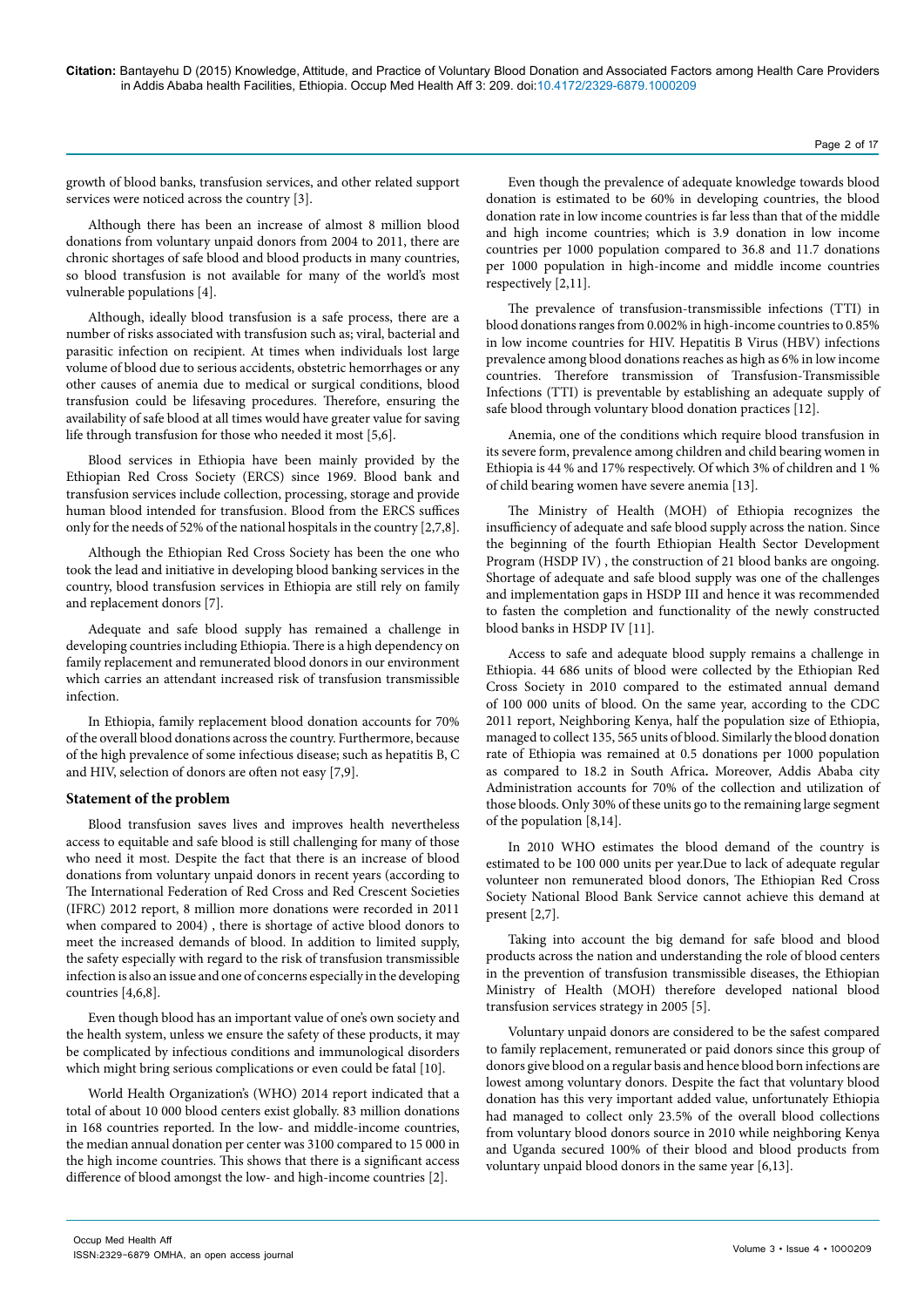#### **Literature review**

**Overview and magnitude of knowledge attitude and practice of blood :** WHO recognized the existence of a significance dependency on family/relative replacement and remunerated donors in developing countries in the Melbourne declaration and advocates the establishment of national blood transfusion services that functions on the basis of voluntary, non-remunerable blood donation by member states [15].

Low levels of knowledge and practice were observed in a number of published studies across the developing world. A study conducted among Health Science students in South India revealed that only 42.7% of the respondents have acquired good knowledge on blood donation similarly larger proportion of respondents (62%) never donated blood in their entire life. However, an encouraging figure (87.3%) was observed as having a positive attitude towards blood donation with in the same study [16]. A similar study, to determine the association between knowledge level and other associated factors like gender, among Indian Medical students revealed the prevalence of blood donation rate of among students were only 13.1%. Although this is far less compared to the estimated 60% in developing countries, the findings are much closer to the study conducted by Pravin and Keerti [11,16].

In another but similar study conducted on physicians in Nigerian tertiary health facility indicates that, physicians have good knowledge of voluntary blood donation and a positive attitude towards blood donation [10]. According to this study, 41.4% of physicians had donated blood in the past which is a bit higher compared to the previous studies in India. 8.6% of respondents practiced blood donation more than three times a year. Among the overall donors, majority (53.4%) donated based on sense of voluntarism [10].

Another study on knowledge, attitude and practice about blood donation in the urban population of Yazd, Iran, shows that the level of knowledge of the population under study about services of blood transfusion centers and uses of blood and blood products was relatively good, however despite this fact, only a small percentage of respondents donated blood [17]. Study by Mullah et al. assessing the knowledge and perception of healthcare support staffs of a tertiary healthcare facility in Gujarat revealed a poor knowledge where 51.6 5 of respondents have acceptable knowledge and 91% of them perceive blood donation as unsafe [18].

A similar study carried out in Thailand indicates that 89% of respondents never donated blood in their entire life. This result is in agreement with a study conducted among youngsters in Sikkim by Shenga which indicates 87.3% had never donated blood. Similarly 42.7% the overall respondents acquired a good knowledge level which is far less compared with the studies conducted Among Addis Ababa university students and Nigerian health care workers [19,20].

# **Factors affecting knowledge attitude and practice of blood donation**

As Amit and Aseem explained in their study, the awareness of blood donation was found to be increased when the level of education is getting higher. This finding was also supported with a study conducted on Addis Ababa University (AAU) Medical students which revealed as knowledge is statistically associated with year of study but in contrary with the findings of Benedict N and Usimenahon A, where they found out that educational status and staff category did not have significant association with the practice of blood donation. This is also supported by Salaudeen and Odeh with their study on Knowledge and behavior in which they observed literacy level does not affect the knowledge of the

respondents. On the other hand those three studies are in agreement when it comes to the reason for non-donation. All of them found that lack of awareness is the main cause of non-donation by non-donors [10,21-23].

On the other hand, contrary to the above findings, a study performed by Manikandan, Srikumar and P Ruvanthik among 400 health care professionals in India found that the reasons for non-donations were no one has ever asked to donate blood rather than luck of awareness [24].

A study conducted on knowledge, attitude, and practice (KAP) of voluntary blood donation among medical students in India concluded that medical students are well aware regarding blood donation and have positive perception Nevertheless, very few proportion practiced blood donation. Moreover being male is significantly associated with blood donation which is in agreement with the findings of a study conducted among Medical students in AA university, Nigerian physicians and health care workers where males are highly likely to donate blood than females. [10,16,24]

In contrast to this, a study conducted on Knowledge, Attitude, and Practice of Voluntary Blood Donation among Healthcare Workers at the University of Benin Teaching Hospital revealed that there is a significant association between blood donation practice with category of staff and level of education [10]. Among the respondents only 22.1% of them have donated blood in the past, out of which 52.8% were as family replacement and 41.7% voluntary despite the fact that all study participants are within the age range of potential donors [10,18].

Purushottam observed a statistically significant association between knowledge of blood donation and students from different specialties on their study over KAP of blood donations among Medical students in India, this finding is in agreement with a study conducted in AA university where year of study and department is found to be a factor of knowledge [24,25].

Socio demographic status such as age and ethnicity did not show significant relationship with knowledge about voluntary blood donation according to a study carried out by Salaudeen and Odeh on Knowledge and behavior towards voluntary blood donation [23]. Similarly knowledge level and gender do not show any statistical association in a study conducted among medical students in south Indi. In fact this find was also supported by a study carried out in Chile [26]. Another research done on nursing students by Pravin N Yerpude1, Keerti S Jogdand in India revealed that majority 87.23% of students never donated blood which is significantly low compared to other studies. In this study the main reasons stated by non –donors for not donating blood were (29.27%) students never thought about donating blood and due to fear of sickness or complications which contradicts the findings of the above studies [5].

#### **Justification of the study**

Since blood transfusion is one of the lifesaving medical procedures, and Ethiopia's current blood supply is far less compared to the demand, Ensuring adequate blood supply would be vital for the health care system. This can only be achieved by securing sustainable voluntary blood donors with in the community.

Healthcare institutions and its workers, since they are expected to be more aware than the general population, should take the lead to create awareness on blood donations among the population. They also constitute a potential pool of eligible voluntary donors when it comes to voluntary blood donations. Therefore determining the level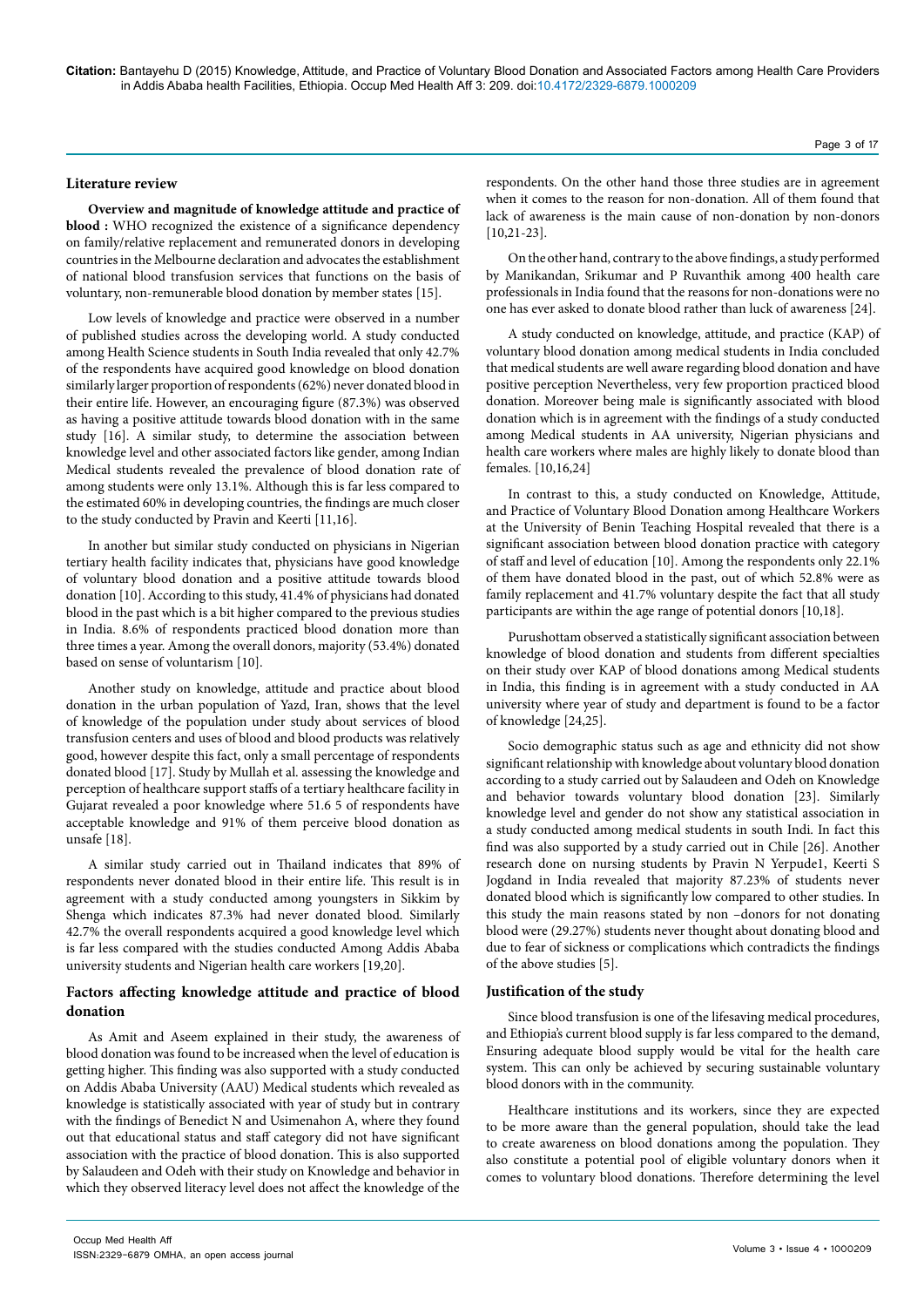of knowledge, attitude and practice among the health care providers would be helpful to identify the gaps and implement appropriate strategies with in the institution.

Literatures on knowledge, attitude and practice of voluntary blood donations are hardly available in our settings. Furthermore, it is almost impossible to find a published literature particularly on health care workers in Ethiopia. Therefore, this research would help to fill the existing gaps in this regard.

## **Significance of the study**

The results of this study will be beneficial for health personnel, planners, policy makers, Non-Governmental Organizations and others who are engaged in Blood donation activities. Hence, the findings of this research will be disseminated to the relevant bodies, actors and others who are involved in improving the Knowledge, Attitude and Practice of voluntary blood donation.

Voluntary unpaid blood donors are the safest group of blood donors and they could be the source of sustainable national blood supplies sufficient for the countries blood demand. Having the findings of this study, policy makers can use of it to determine appropriate strategies to enhance voluntary blood donation practice among Health care workers (HCW) s.

HCWs, by virtue of their training and medical practices, are expected to be highly informed on the processes of donor blood procurement and the challenges of supply as well as the potential hazards of transfusion. The end result of this study would identify the possible gaps as well as potential area of intervention to improve KAP of health care providers.

## **Objectives of the study**

**General objective:** To assess the knowledge, attitude and practice of health care providers and associated factors towards blood donation in Addis Ababa health facilities.

**Specific objectives:** To determine the knowledge of health care workers towards blood donation.

 To find out the attitude of health care workers towards blood donation.

To assess the practice of health care workers towards blood donation.

To identify the factors affecting the knowledge, attitude and practice of blood donation

among health care providers (Figure 1).

## **Methods**

#### **Study design**

Facility based cross-sectional study design were employed to conduct this survey.

#### **Study area**

The Study was conducted in both government and private health facilities in Addis Ababa city administration in October/November 2014. Addis Ababa, home of an estimated of 3,167,036 people (according to the 2007 national censes), is located in the central part of the country.

According to Addis Ababa health bureau health institution data base the total number of health facilities in Addis Ababa city administration



were 775. Of which 683 were either medium or higher clinics located across the city. Kolfe Keranio sub city has the largest concentration of clinics (105) while Gulele sub city accounted for 5.3% of the overall distribution [27,28].

In 2012 a total of forty nine hospitals were functional in the city about 33 of them being private owned and 3 of them were charity based facilities in which services are provided either for free or based on cost recovery. The remaining 13 hospitals were public facilities located in different sub cities of the capital. Bole sub city got the largest concentration of private hospitals (about 27%) followed by Arada subcity where 5 (15%) of the private owned hospitals located [29].

A total of 43 health centers were available across the city, majority of which were governmental institution and only 4 health centers were belong to private owner ship. Moreover 42 health posts were operational in 2014 [28,29].

Among the overall nurses and physicians working in the country in 2013, Addis Ababa city administration accounts for being a home of 45% and 28% physicians and nurses respectively. In 2012 there were a total of 3368 health professionals in Addis Ababa health facilities [28]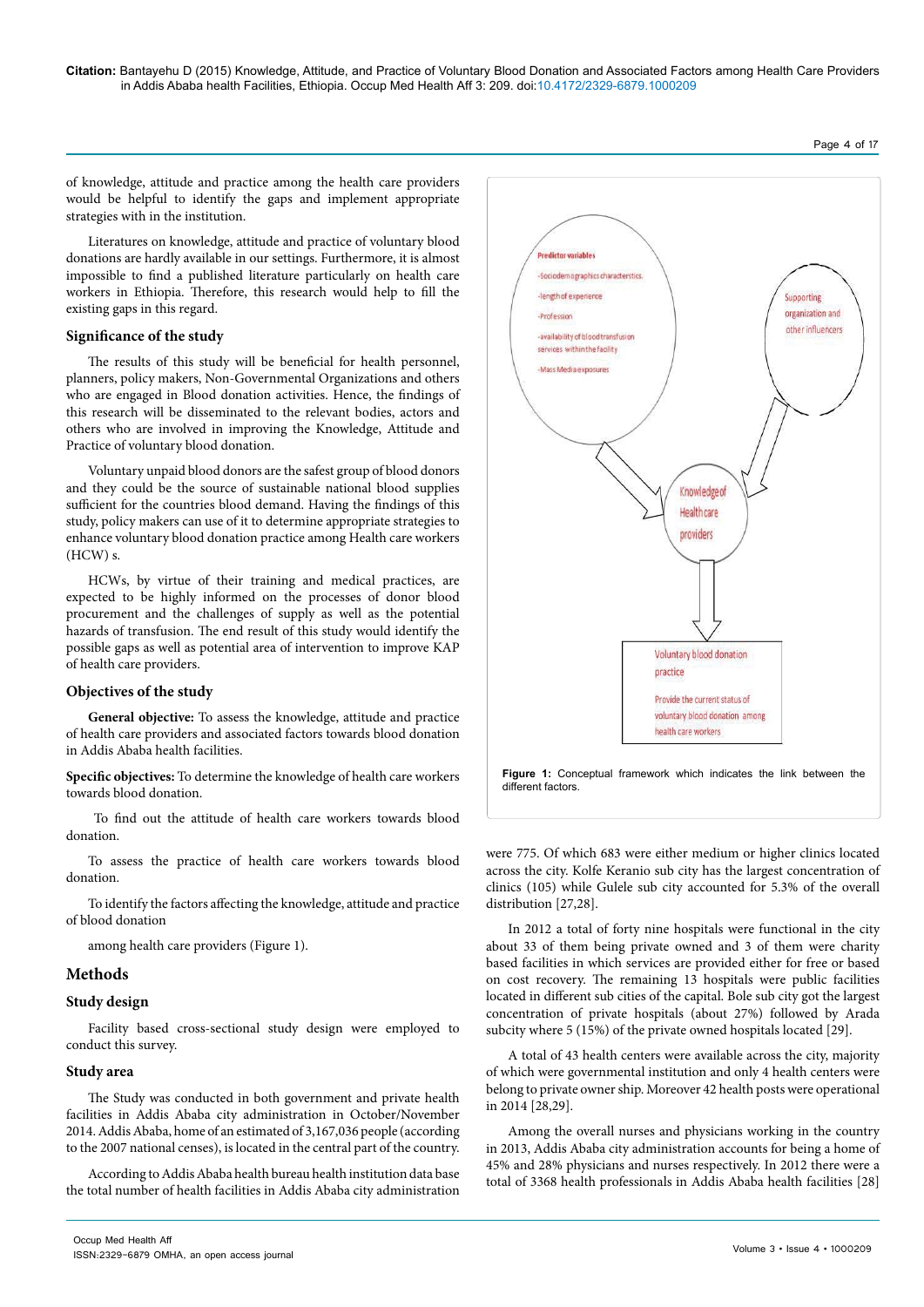## Page 5 of 17

|                                 | Sub city         | Yeka                     | Kolfe    | <b>Bole</b> | <b>Addis</b> | Arada | Lideta                   | Gulele                   | Akaki          | <b>Kirkos</b> | <b>Nifas</b> | <b>Total</b> |
|---------------------------------|------------------|--------------------------|----------|-------------|--------------|-------|--------------------------|--------------------------|----------------|---------------|--------------|--------------|
|                                 |                  |                          | keraniyo |             | Ketema       |       |                          |                          | Kaliti         |               | <b>Silk</b>  |              |
|                                 |                  |                          |          |             |              |       |                          |                          |                |               | Lafto        |              |
|                                 | Clinics          | 85                       | 105      | 61          | 68           | 69    | 41                       | 36                       | 43             | 91            | 84           | 683          |
| <b>Privately owned</b>          | Hospitals        | 4                        |          | 9           | 3            | 5     | 3                        | $\overline{\phantom{a}}$ | $\overline{2}$ | 5             |              | 33           |
|                                 | Health<br>Centre | -                        | ۰        | 2           |              |       | $\overline{\phantom{a}}$ | $\overline{\phantom{a}}$ | ۰              |               |              | 4            |
|                                 | Hospitals        |                          |          |             |              | 4     |                          | 3                        |                | 3             |              | 13           |
| <b>Public Facilities</b>        | Health<br>Centre | 3                        | 4        | 4           |              | 3     | 3                        | 8                        | 3              | 3             | 7            | 39           |
| <b>Non-Profit</b><br>facilities | Hospitals        | $\overline{\phantom{a}}$ | ۰        |             |              |       | $\overline{\phantom{a}}$ |                          | ۰              |               |              | 3            |

**Table 1:** Distribution of different levels of health facilities in Addis Ababa city in 2012.

(Table 1).

#### **Source population**

All health care workers in Addis Ababa city administration working in the government as well as private or non-profit health institutions.

# **Study population**

The study population were those health care workers (individuals) who were employees of selected institutions where the sample population was drawn.

#### **Sample size**

Sample size was determined based on the following assumptions; confidence level was fixed as (1- a) to be 95%, and a p value of <0.05 to be significant. The extent of blood donation practice among the study participants was taken as 50% since there is no published study which shows the prevalence of Knowledge or practice towards blood donation,

$$
\mathbf{n}_{1} = \frac{Z^2 P (1-P)}{w^2}.
$$

Where Z=standard score at 95% CI which is 1.96

P=the prevalence of knowledge, Attitude and practice of blood donation among health care workers. However, eventually the blood donation practice was the most important dependent variable to be determined; hence P for practice was set at 50% since there is no local study on blood donation practice among health care workers available.

d=the margin of error to be tolerated, 0.05

Then 
$$
n = \frac{1.96^2 0.5 (1 - 0.5)}{(0.05)^2}
$$

n=384**,** plus 5% for non-response rate =404

Since multistage sampling technique was employed, a design effect of 2 was included; hence the total sample size needed to conduct the research was 808.

Therefore a total of 808 eligible health care workers were selected for comprehensive self-administered questioners using a structured pre-tested tool.

## **Sampling procedure**

Multi stage sampling technique was executed. The primary procedure was to select the sub cities in which further selection of the health facilities undergo. Therefore, three sub cities namely Kirokos, Arada and Bole were selected using lottery method among the existing ten administration sub cities of Addis Ababa. Subsequently all health facilities within those selected sub cities were stratified as clinics, health centres, hospitals and non-profit health institution for further selection of the health facilities where the data collection would take place. Based on the average number of health care workers estimated to present at each facility level, it was required to have 6 hospitals, 3 health centres, and 9 clinics in order to fully suffice the sample size comfortably.

#### **Selection of health facilities:**

After listing down all the hospitals in each selected sub cities, a simple random lottery method was used to choose the last two hospitals in each sub cities. In this way three public hospitals, two private hospitals and one non-profit hospital were selected. With the same manner, three health centres, all of them being public facilities, were selected from the three sub cities. Similar procedure applied for the selection of the clinics too.

# **Selection of the study subjects**

Data collectors were given the required amount of samples that need to be collected for each selected facility. After obtaining lists of employees of those selected health facilities from the respective institution, data collectors use a systemic random sampling technique to choose the participants of the study. When the nth individuals were not voluntary to participate on the study, the next individual were replaced (Figure 2).

#### **Inclusion and exclusion criteria**

**Inclusion criteria:** All health care workers, who were employed in Addis Ababa health facilities during the study period and who were voluntary to participate in the study population, were included.

**Exclusion criteria:** Those health care workers who were seriously sick during data collections were excluded from the study.

#### **Variables**

**Dependent variables:** Knowledge, attitude and practice of health care workers towards blood donation.

**Independent variables:** Socio demographic profiles such as; age, sex, marital status, religion, profession, access to information, department, availability of blood donation service with in the facility, motivation by previous volunteers, organization of blood donation campaign, and exposure to mass media. Distance (in kilometres) of the nearest blood donation center, history of previous HIV test.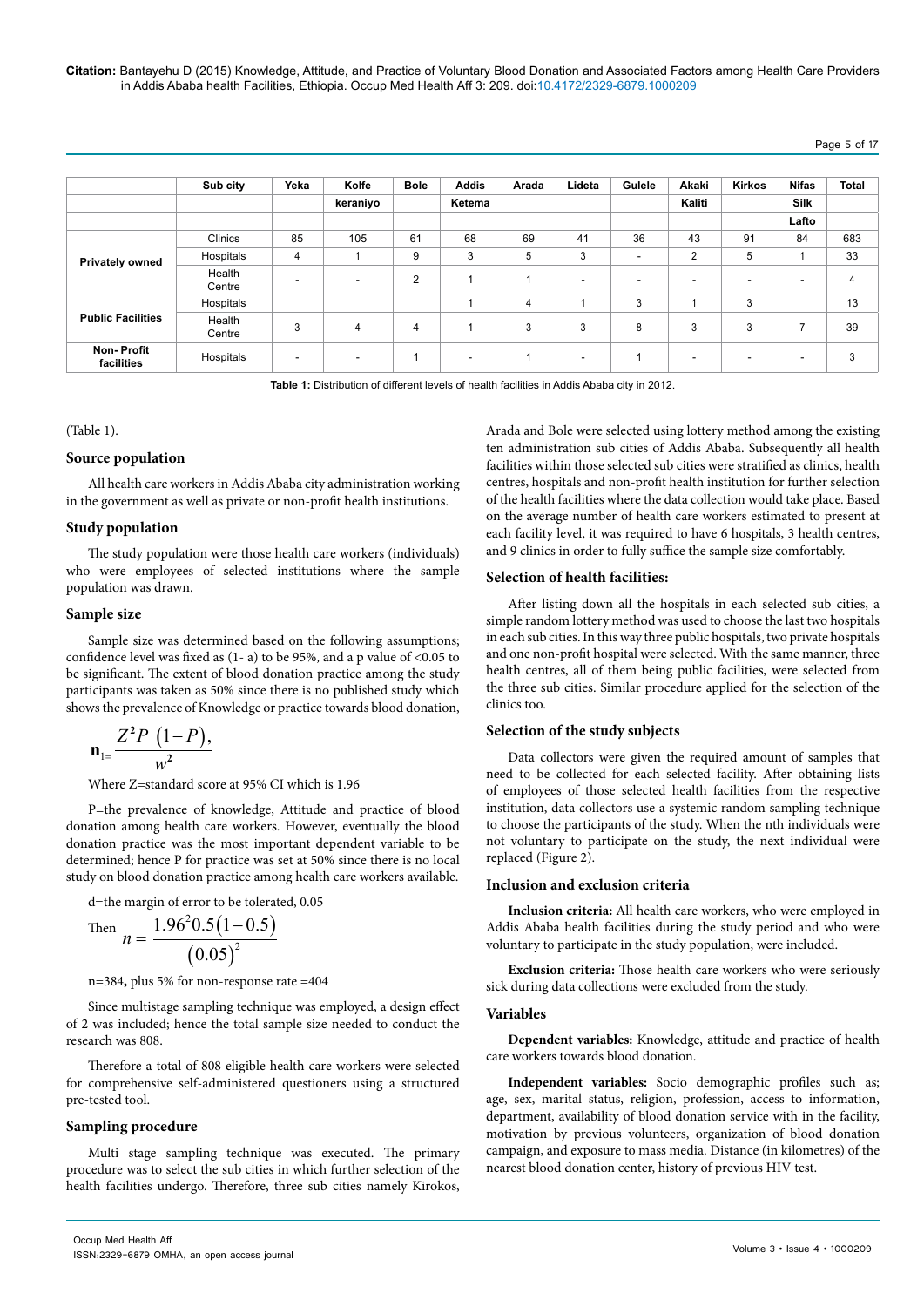Page 6 of 17



## **Operational definitions**

**Safe blood:** Means blood that is free from transfusion transmissible diseases, drugs, alcohol, chemical substances, or other extraneous factors that might cause harm or danger to the recipient.

**Health care professional:** Is an individual that provides preventive, curative, promotional or rehabilitative health care services for individuals or community.

**Health Institutions:** Government, private or NGO supported health facilities which provide curative, preventive, promotional and/ or rehabilitative services to the population

 **Knowledge:** Nine major questions which had 17 right answers were provided to each participants (since there were more than one correct answer in each of the questions), those who have answered above the

50th percentile of the score were considered to be having adequate knowledge. The rest were categorized as insufficient knowledge.

**Attitude**: There were five questions in this section to be answered. Respondents who answered at least three questions correctly were considered as favorable attitude. Those individuals who gave a correct answer of two or less were identified as unfavorable attitude towards blood donation.

**Practice:** Denotes when individuals experienced blood donation activity at least once in their life time.

**Voluntary donors:** those individuals who donate blood without receiving neither payment nor a replacement for family or friends but only for internally generated sense of altruism or community responsibility.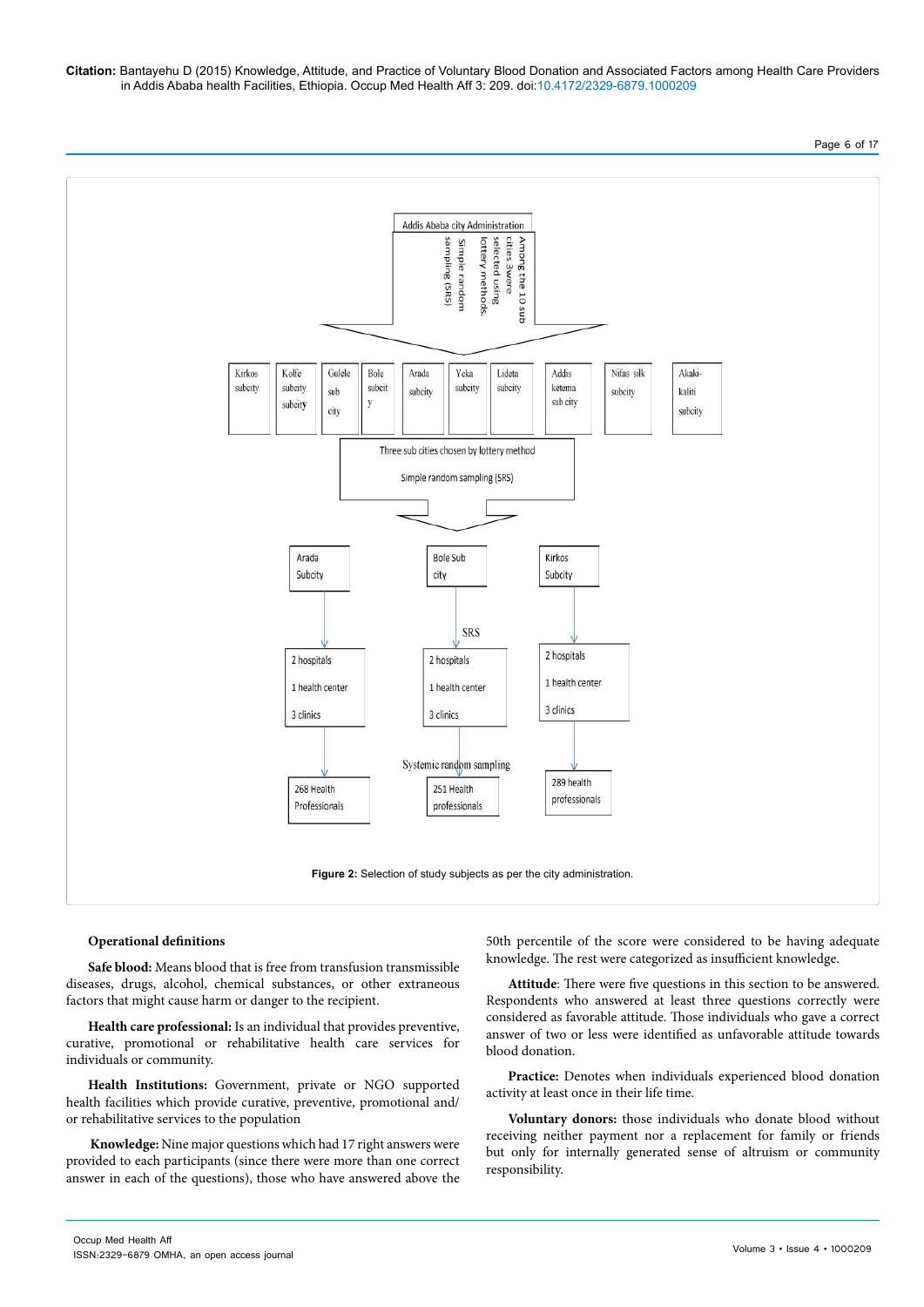**Remunerated donors:** Are individuals who give blood in return for money or other form of payment.

**Family replacement donors:** These are donors of blood to substitute or replace blood in need of their relatives or friends.

#### **Data collection procedures and quality assurance**

A standard questionnaire which was obtained from other published journal articles was used for this study. However, to meet the objectives of the study as well as taking into the local context, the questionnaire was adapted and modified slightly in line with the local context. It was designed in the way that to collect information about all the relevant variables. The data collection instrument had four parts; the first part involved question used to gather information about socio-demographic characteristics, the second part was committed to explore knowledge of health care workers about blood donation, the third part in purposeful to know the attitude of health workers toward blood donation and the final part is focused on the health workers practice to blood donation.

Data collectors were recruited among medical staffs who completed a minimum of diploma level. Supervisors were public health officer graduates and selected based on their experience in supervision and data collection.

Training was given for one day by the principal investigators to data collectors and supervisors prior to data collection. The training was focused on understanding the meaning of each question, obtaining consent, keeping confidentiality of the information they gathered and quality of data collection. Emphasis was given on the significance and appropriate meanings of each question as well as how to explain for the participants in understandable manner if required.

Questionnaires were carefully designed and pre tested with individuals equivalent to 5% of the calculated sample size among Medicines Sans Frontiers health workers who are working on clinical settings. Questionnaires were amended after the pretested results revealed lack of clarity for certain responses. For example, it was discovered that respondents tend to understand the English version of the questionnaires than the Amharic. Therefore findings and experiences obtained from the pre-testing were utilized in modifying and reshaping the research methods, the time needed and the data collection tools (Annexure 1).

#### **Supervision and quality control**

Supervision was conducted by two supervisors and the principal investigator as much as possible. Filled questionnaires were reviewed randomly by supervisors and the PIs to check for completeness.

#### **Data management and analysis**

The data collected were cleaned, coded and entered to computer using SPSS version 20 for analysis and interpretation. Descriptive and analytic (bivariate and multivariate) logistic regressions analysis was implemented to explore and determine the relationship of predictors on outcome variables. Multiple logistic regression analysis was used to control confounders.

In this study, a p value of  $< 0.05$  was considered as statistically significant with 95% confidence level and 5% margin of error. Chi square test was applied to examine the association between dependent and predictor variables like gender and blood donation status.

## **Ethical consideration**

The study was approved by the ethical review committee of Debere

Markos University Ethical Review Board. Once the research proposal secured ethical clearance and approval from the university board, the obtained letter from the board was submitted to Addis Ababa city administration health bureau for further review and approval by the regional health bureau ethical committee in line with the their internal procedures. A letter, to go ahead and support the study, was obtained from the city administration health bureau. Verbal consent was obtained from the administration personnel of each health facilities before commencing with the distribution of the self-administered questionnaires to the study participants.

The respondents were briefly informed individually about the study to ensure informed consent was kept. At the same time they were informed that confidentiality will be kept throughout the data collection, the entire study period and beyond. Respondents who were not comfortable to undergo with the questionnaire had given the right to quite the study at any time.

#### **Result**

#### **Socio demographic characteristics**

A total of 774 individual health care providers were included in this study which resulted with a response rate of 95.8%; of whom 397 (51.3%) being women and the remaining 377 (48.7%) were men. The participants were from both private and government health facilities across the selected sub cities. A mean age of 28.7± 6.5 years were observed in this survey. Majority of respondents who participated in this survey were single 460 (59.4%) of the overall respondents. Orthodox Christianity was the main religion practiced among the respondents which accounted for 511 (66%) followed by Protestant Christianity which constituted 133 (17.2%) of the overall respondents. Majority of the participants 420 (54.3%) had diploma in health and health related fields and the remaining proportion of the respondents had degree. Majority of the respondents had blood type of O+ 150 (42.7%) followed by B+80 (22.8%). Those participants who had for 13 years and above as a health care professionals accounted for 106 (13.7%) (Table 2).

## **Level of KAP towards voluntary blood donation**

**Knowledge:** Knowledge level of individuals was assessed using a number of questions. Among the study participants, 415 (53.6 %) of the respondents did not know how often an individual can donate blood. Twenty eight percent of the respondents did not know their blood group. 354 (46%) of individuals did not know the volume of blood donated at each donation process. Moreover, more than half 417 (53.9 %) of the respondents did not know the duration of a single donation process. Slightly lower than half 346 (44.7%) of the participants were not aware whether hepatitis C virus (HCV) could be potentially transmitted through blood transfusions although 737 (95%) of the respondents are quite aware that HIV could be transmitted through blood transfusion.

The overall level of knowledge was determined by summing up the correct answers of each individual response together. Hence it is found that 72.7% of the respondents have scored more than the 50<sup>th</sup> percentile of the correct answers in which they are labeled as having adequate knowledge. However, the remaining 27.3% of respondents did not achieve the 50% percentile of the correct answer and hence they are considered as having inadequate knowledge (Table 3).

**Attitude:** among the overall respondents 715 (92.3 %) of respondents of the survey said blood donation is good, whereas 14 (1.8%) thinks bad. Similarly 590 (76.2%) of individuals responded as voluntary blood donation is the best source of blood. Majority 488 (63%) of respondents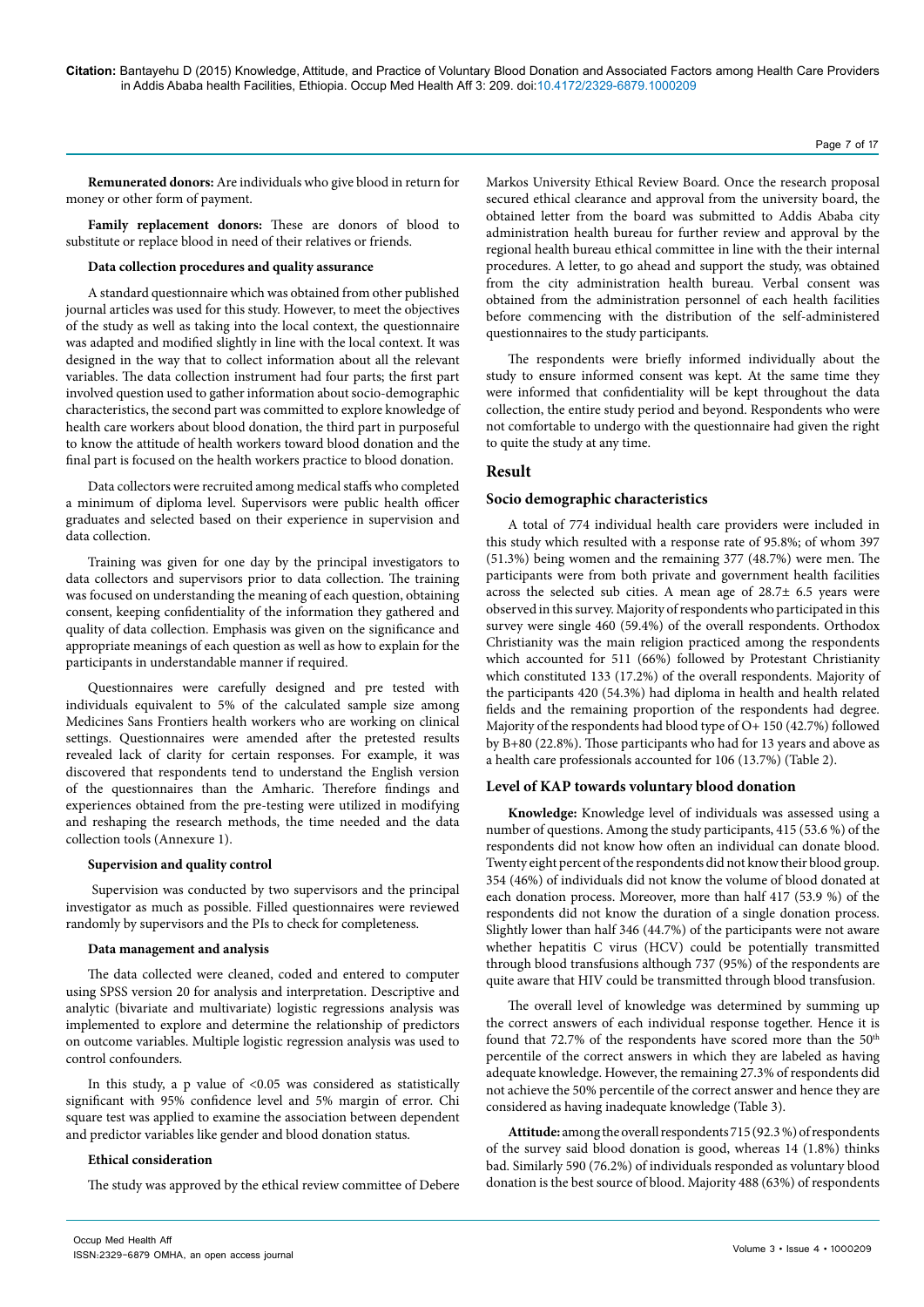think that relatives of patient should be asked for blood donation. The overall attitude of individuals towards voluntary blood donation was assessed by summing up the correct answers of individual questions. In this study it was observed that 633 (81.7%) of respondents have a positive attitude towards blood donation. The remaining segment being unfavorable attitude towards VBD (Table 4).

Practice: As far as blood donation practice of respondents is concerned, 252 (32.6%) has ever donated blood at least once in their life time and the remaining 522 (67.4%) never exercised any blood donation practice so far. Moreover, only 121 (15.6%) of the respondents reported to have had blood donated based on voluntarism; whereas about 120 (47.6) of the donors went to donate for their relatives or friends who needed blood. Remuneration donors accounted for 1 (0.39%) of the blood donors. 20 (7.93%) of the overall donors are regular blood donors. However, the proportion of regular blood donors among the study participants was only 2.6%.

More than two thirds 536 (69.2%) of the participants were willing to donate blood in the future if they are called upon or reminded to

do so and 198 (25.6%) of the respondents would not like to give blood in future. The remaining 40 (5.17%) of the respondents were not sure if they could donate blood in future. As noted from Table 5, the main reasons for not donating blood by the non-donors were; not approach/ asked to donate, need to donate in future for relatives or friends and fear of knowing my status with proportion of 40.9%, 17.8% and 9.9% respectively. 4.9% of the non-donors pointed out that the reason for not donating blood was because there is no remuneration.

#### **Factors associated with knowledge towards blood donation**

Bivariate and multivariate analysis was computed to determine factors that were associated with level of knowledge of the health care providers. As can be seen in Table 3, nine variables showed significant association with knowledge level of blood donation at a 5% level of significant fulfilling the minimum requirement of 0.2 level of significance for further analysis. However; the remaining three variables such as department of respondents, previous HIV test status and profession did not show any significance association at 0.2 level of significance, hence those variables were excluded from further analysis.

| <b>Characteristics</b>                             |                             | Frequency (n=774) | Percentage      |
|----------------------------------------------------|-----------------------------|-------------------|-----------------|
| Gender                                             | Female                      | 397               | 51.3            |
|                                                    | Male                        | 377               | 48.7            |
|                                                    | Single                      | 460               | 59.4            |
|                                                    | Married                     | 292               | 37.7            |
| <b>Marital status</b>                              | Divorced/Separated          | 12                | 1.6             |
|                                                    | Widow                       | 10                | 1.3             |
| <b>Educational status</b>                          | <b>Diploma</b>              | 420               | 54.3            |
|                                                    | Degree                      | 354               | 45.7            |
| Religion                                           | Orthodox                    | 511               | 66              |
|                                                    | Protestant                  | 133               | 17.2            |
|                                                    | Muslim                      | 87                | 11.2            |
|                                                    | Others                      | 28                | 3.6             |
|                                                    | Catholic                    | 15                | 1.9             |
| Age group in years                                 | $\leq$ 22                   | 68                | 8.8             |
|                                                    | 23-29                       | 423               | 54.7            |
|                                                    | $30 - 35$                   | 185               | 23.9            |
|                                                    | $\geq 36$                   | 98                | 12.7            |
|                                                    | $1-6yrs$                    | 517               | 66.8            |
| Length of Service as a health care professional in | $7-12$ yrs                  | 151               | 19.5            |
| years                                              | $\geq 13$ yrs               | 106               | 13.7            |
|                                                    | <b>Nurse</b>                | 457               | 59              |
|                                                    | <b>Health Officer</b>       | 72                | 9.3             |
|                                                    | Lab Tech                    | 60                | 7.8             |
|                                                    | <b>Pharmacy Tech</b>        | 58                | 7.5             |
|                                                    | Physicians                  | 41                | 5.3             |
| Profession                                         | Midwife                     | 39                | $5\phantom{.0}$ |
|                                                    | Specialized Nurse           | 16                | 2.1             |
|                                                    | Health Educator             | 11                | 1.4             |
|                                                    | Radiology                   | 11                | 1.4             |
|                                                    | <b>Environmental Health</b> | 9                 | 1.2             |
|                                                    | <b>Inpatient</b>            | 243               | 31.4            |
|                                                    | Outpatient                  | 237               | 30.6            |
|                                                    | Pharmaceutical              | 57                | 7.4             |
|                                                    | Laboratory                  | 56                | 7.2             |
|                                                    | <b>MCH</b>                  | 52                | 6.7             |
| Department                                         | Operation Room (OR)         | 38                | 4.9             |
|                                                    | Administration              | 24                | 3.1             |
|                                                    | <b>ART</b>                  | 22                | 2.8             |
|                                                    | Reception/Triage            | 20                | 2.6             |
|                                                    | EPI                         | 14                | 1.8             |
|                                                    | Radiology                   | 11                | 1.4             |
| Blood transfusion services within the facility     | No                          | 549               | 70.9            |
|                                                    | Yes                         | 225               | 29.1            |
|                                                    | No                          | 526               | 68              |
| Motivation by someone for blood transfusion        | Yes                         | 248               | 32              |
|                                                    | Yes                         | 608               | 78.6            |
| Mass Media exposure towards blood transfusion      | No                          | 166               | 21.4            |
|                                                    | Yes                         | 711               | 91.3            |
| HIV tested in the past                             | No                          | 63                | 8.1             |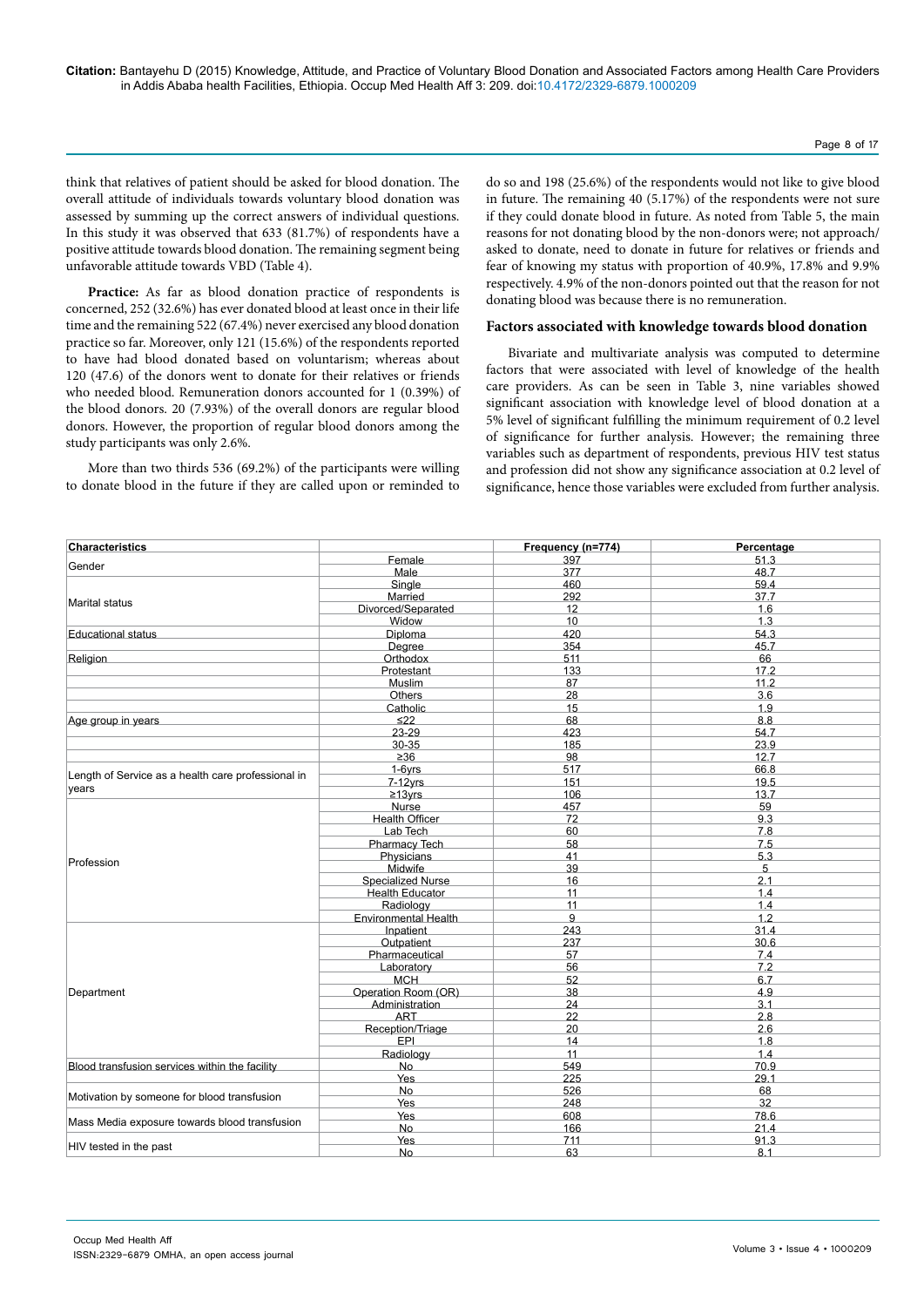Page 9 of 17

|                            | O+    | 150 | 42.7 |
|----------------------------|-------|-----|------|
|                            | B+    | 80  | 22.8 |
|                            |       | -62 | 17.  |
| Blood group of respondents | $AB+$ | 36  | 10.3 |
|                            |       | ы.  |      |
|                            |       |     |      |
|                            | --    |     | 0.9  |

**Table 2:** Socio demographic and blood donation related characteristics of health care providers in Addis Ababa Health Facilities, Ethiopia Oct 2014.

| Questions                                             |                  |               | Frequency   | Percentage |
|-------------------------------------------------------|------------------|---------------|-------------|------------|
|                                                       |                  |               | $(n = 774)$ |            |
|                                                       |                  | Yes           | 668         | 86.3       |
| Knowledge of the common blood groups                  |                  | No            | 106         | 13.7       |
|                                                       |                  | Yes           | 557         | 72.0       |
| Knowledge of your blood group                         |                  | No            | 211         | 27.3       |
|                                                       |                  | No Response   | 6           | $0.8\,$    |
|                                                       |                  | Yes           | 504         | 65.1       |
| Blood transfusion can bring infection                 |                  | No            | 270         | 34.9       |
|                                                       |                  | Yes           | 737         | 95.2       |
|                                                       | <b>HIV</b>       | No            | 37          | 4.8        |
| Diseases which are transmissible by blood Transfusion |                  | Yes           | 428         | 55.3       |
|                                                       | <b>HCV</b>       | No            | 346         | 44.7       |
|                                                       |                  | No            | 412         | 53.2       |
|                                                       | Malaria          | Yes           | 362         | 46.8       |
|                                                       |                  | Yes           | 603         | 77.9       |
|                                                       | <b>HBV</b>       | No            | 171         | 22.1       |
|                                                       |                  | Yes           | 397         | 51.3       |
|                                                       | Syphilis         | No            | 377         | 48.7       |
|                                                       |                  | Three monthly | 359         | 46.4       |
|                                                       |                  | Six Monthly   | 234         | 30.2       |
|                                                       |                  | Do not know   | 84          | 10.9       |
| Frequency of blood donation in a year                 |                  | Annually      | 50          | $6.5\,$    |
|                                                       |                  | Monthly       | 34          | $4.4\,$    |
|                                                       |                  | Others        | 10          | 1.3        |
|                                                       |                  | Weekly        | 3           | 0.4        |
|                                                       |                  | Yes           | 557         | 72.0       |
|                                                       | Men              | No            | 217         | 28.0       |
|                                                       |                  | Yes           | 462         | 59.7       |
|                                                       | Women            | No            | 312         | 40.3       |
|                                                       |                  | Yes           | 488         | 63.0       |
|                                                       | Healthy          | No            | 286         | 37.0       |
|                                                       |                  | No            | 705         | 91.1       |
| Knowledge of potential blood donors                   | Young<18yrs      | Yes           | 69          | 8.9        |
|                                                       |                  | No            | 757         | 97.8       |
|                                                       | Old>60yrs        | Yes           | 17          | $2.2\,$    |
|                                                       |                  | No            | 689         | 89.0       |
|                                                       | Vulnerable group | Yes           | 85          | 11.0       |
|                                                       | Diseased         | No            | 749         | 96.8       |
|                                                       |                  | Yes           | 25          | $3.2\,$    |
|                                                       |                  | No            | 741         | 95.7       |
| Knowledge regarding who should not donate             | Men              | Yes           | 33          | 4.3        |
|                                                       |                  |               |             |            |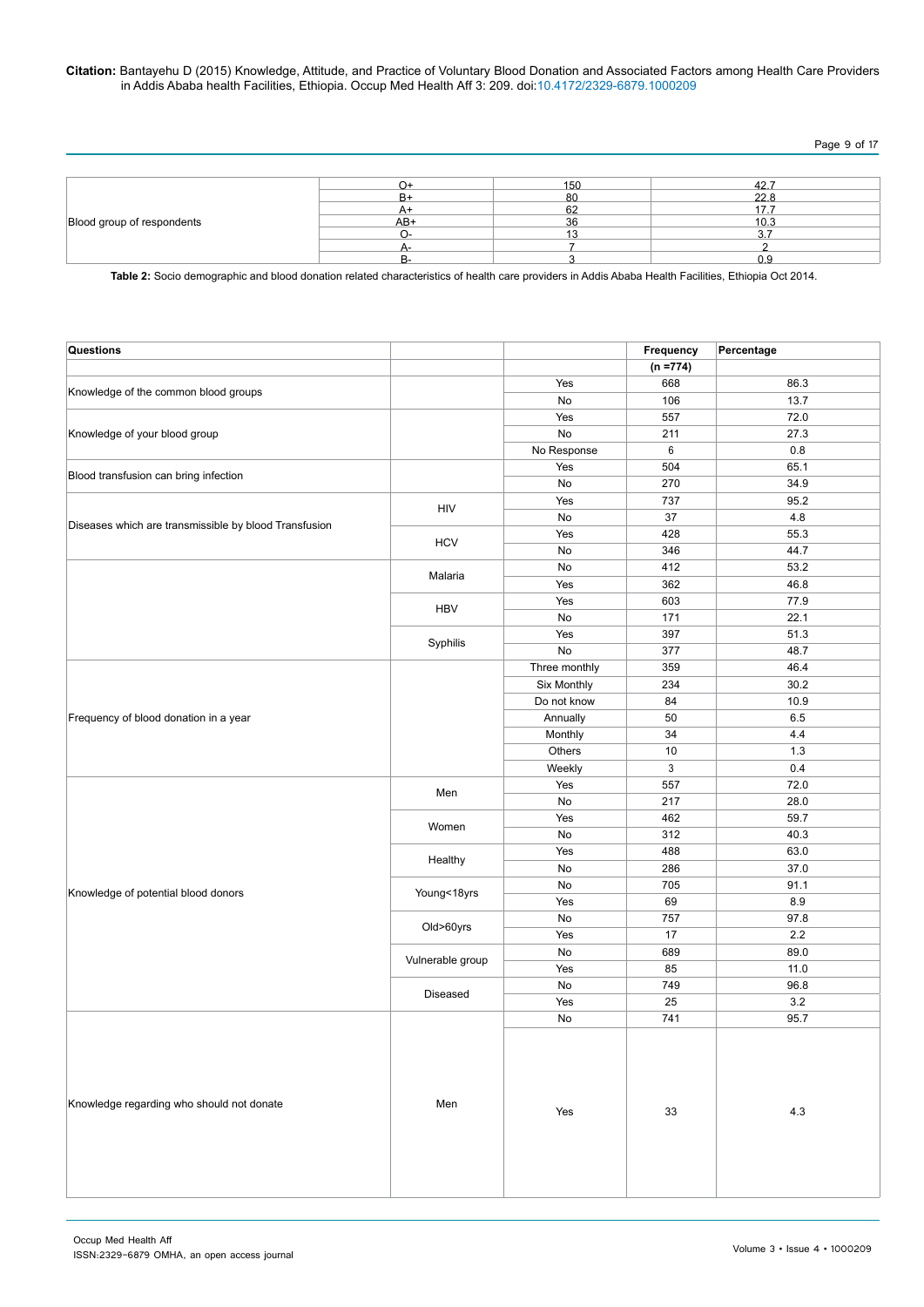# Page 10 of 17

|                                                | Women                   | No            | 733 | 94.7 |
|------------------------------------------------|-------------------------|---------------|-----|------|
|                                                |                         | Yes           | 41  | 5.3  |
|                                                |                         | No            | 732 | 94.6 |
|                                                | Healthy                 | Yes           | 42  | 5.4  |
|                                                | Young<18yrs             | Yes           | 421 | 54.4 |
|                                                |                         | No            | 353 | 45.6 |
|                                                |                         | Yes           | 420 | 54.3 |
|                                                | Old>60yrs               | No            | 354 | 45.7 |
|                                                |                         | No            | 604 | 78.0 |
|                                                | Vulnerable group        | Yes           | 170 | 22.0 |
|                                                |                         | Yes           | 516 | 66.7 |
|                                                | Diseased                | No            | 258 | 33.3 |
|                                                |                         | No            | 741 | 95.7 |
|                                                | <b>Cultural Belief</b>  | Yes           | 33  | 4.3  |
|                                                |                         | No            | 735 | 95.0 |
|                                                | <b>Religious Belief</b> | Yes           | 39  | 5.0  |
|                                                |                         | <500mls       | 420 | 54.3 |
| Volume of blood collected during each donation |                         | 500-1000mls   | 263 | 34.0 |
|                                                |                         | Don't know    | 91  | 11.7 |
|                                                |                         | 20-60 minutes | 357 | 46.1 |
| Duration of a donation process                 |                         | <20 minutes   | 218 | 28.2 |
|                                                |                         | Do not know   | 199 | 25.7 |

**Table 3:** Level of knowledge toward blood donation among health care workers in Addis Ababa health facilities Ethiopia, October 2014.

| Questions                                                     |                           | Frequency | Percent |
|---------------------------------------------------------------|---------------------------|-----------|---------|
|                                                               | Good                      | 715       | 92.38   |
| What do you think about Blood donation?                       | Neutral                   | 45        | 5.81    |
|                                                               | Bad                       | 14        | 1.81    |
|                                                               | Voluntary donor           | 590       | 76.23   |
|                                                               | Replacement donor         | 105       | 13.57   |
| What do you think is the best source of blood?                | Self-donor                | 46        | 5.94    |
|                                                               | Do not know               | 29        | 3.75    |
|                                                               | Remunerated donor         | 4         | 0.52    |
|                                                               | Yes                       | 257       | 33.20   |
| Can something harmful happen to a blood donor?                | <b>NO</b>                 | 517       | 66.80   |
|                                                               | <b>Temporary Weakness</b> | 656       | 84.75   |
| What can happen to a blood donor during or after<br>donation? | <b>Contract Infection</b> | 91        | 11.76   |
|                                                               | <b>Fall Sick</b>          | 27        | 3.49    |
|                                                               | Yes                       | 488       | 63.05   |
| Should patient relatives be asked to donate?                  | No                        | 244       | 31.52   |
|                                                               | Do not Know               | 42        | 5.43    |

**Table 4:** Level of attitude towards blood donation among health care workers in Addis Ababa health facilities, Ethiopia, October 2014.

Those predictor variables that fulfilled the minimum requirements were entered to the multivariate analysis and further analysed.

blood donation were likely to have about two times more knowledge than non-exposed groups (Tables 6 and 7).

Therefore, it was noted that having 13 years (and above) experience as a health care professional is likely to acquire 13.5 times more knowledge than 1-6years experience (AOR=13.57, 95%CI: 4.89, 37.68). In addition to this, those individuals who have been working between 7 and 12 years are likely to have about 2 times more knowledge than 1-6 years of experience (AOR=1.81, 95% CI: 1.17, 2.79). Similarly availability of blood transfusion services within the facility is likely to increase the knowledge level of BD by 2.9 times as compared to those who did not have (AOR=2.89, 95%CI: 1.90, 4.41).

Respondents who have been exposed to mass media about Voluntary blood donation were found to be statically significant predictors of levels of knowledge at (AOR=1.91, 95%CI: 1.29, 2.82). Hence those group of individuals who had previous mass media exposure about

# **Factors associated attitude towards voluntary blood donation**

Five of the twelve variables did not show a significance association with the outcome variables at 5% level of significance. Results of separately regressed variables indicated that ,Marital status, Profession, Motivation by colleagues/someone for blood transfusion, Mass Media exposure towards blood transfusion and HIV test status of respondents were not significant at 0.2 level of significance as a result of this they were excluded from further analysis. Nevertheless the remaining seven variables were found to be significant at 0.2 level of significance and hence a collective further analysis was required using multivariate analysis to control the possible confounders among the predictors. But at this stage it is only two variables, gender and age group remained to be significantly and independently associated with the level of attitude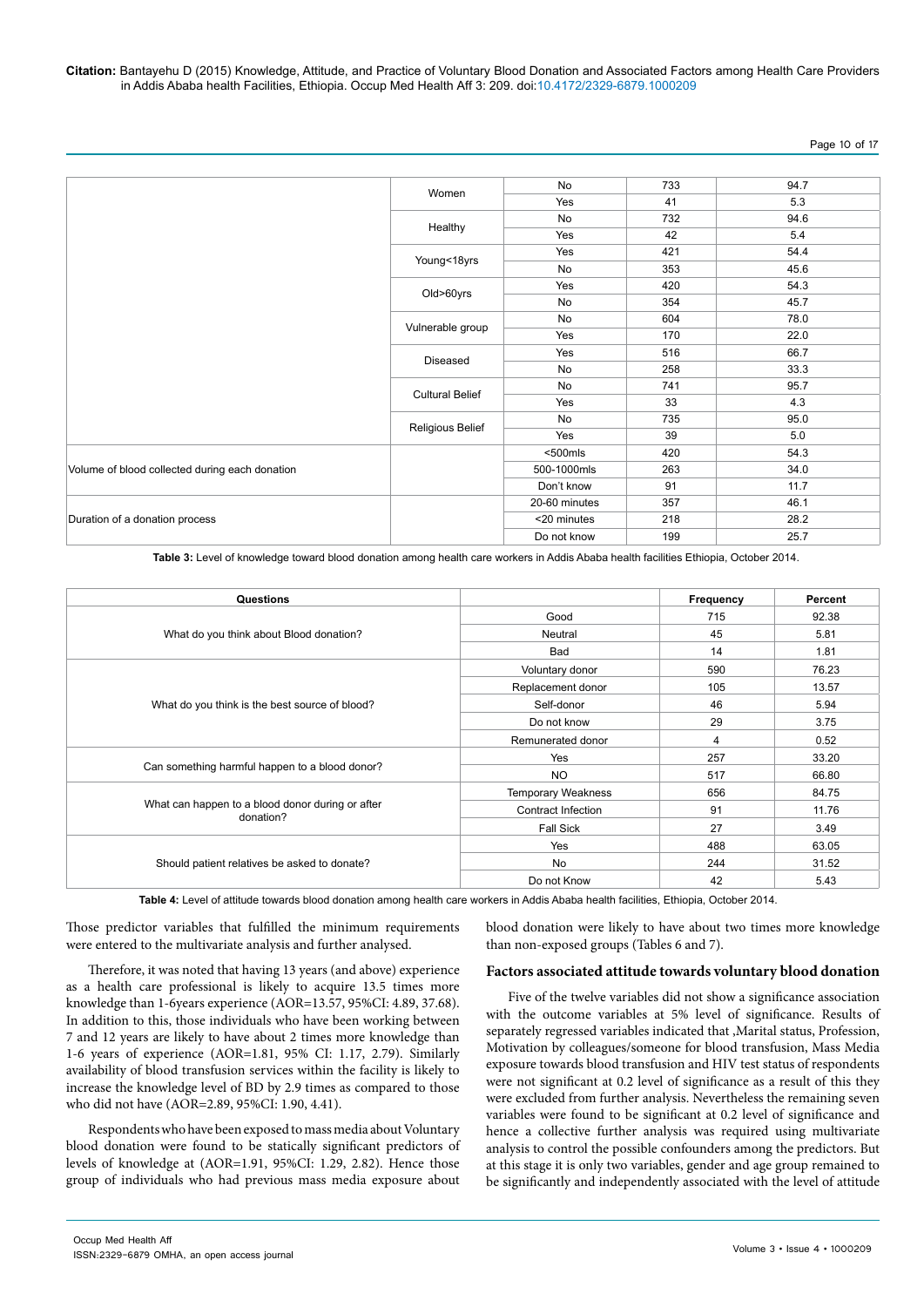Page 11 of 17

| Questions                                              | <b>Answers</b>                    | Frequency (n=774) | Percent |
|--------------------------------------------------------|-----------------------------------|-------------------|---------|
| Have you ever donated blood in your life               | Yes                               | 252               | 32.56   |
|                                                        | No                                | 522               | 67.44   |
|                                                        | <1 time a year                    | 192               | 24.81   |
| How often do you donate                                | 1-3 times a year                  | 40                | 5.17    |
|                                                        | >3 times a year                   | 20                | 2.58    |
|                                                        | Voluntary                         | 121               | 15.63   |
| Why did you donate                                     | To know my screening status       | 10                | 1.29    |
|                                                        | Remuneration                      | $\mathbf{1}$      | 0.13    |
|                                                        | A friend or relative needed blood | 120               | 15.50   |
|                                                        | Yes                               | 536               | 69.25   |
| Will you donate if called upon or<br>reminded to do so | <b>No</b>                         | 198               | 25.58   |
|                                                        | Do not know                       | 40                | 5.17    |
|                                                        | Religion forbids it               | 31                | 5.94    |
|                                                        | No remuneration                   | 26                | 4.98    |
|                                                        | Need to donate for friends or     | 93                | 17.82   |
|                                                        | relatives in future               |                   |         |
| Reasons for Non donation by non-                       | Fear of knowing my status         | 52                | 9.96    |
| donors (n=522)                                         | Unfit to donate                   | 46                | 8.81    |
|                                                        | Not approached to donate          | 213               | 40.80   |
|                                                        | Fear of needles                   | 27                | 5.17    |
|                                                        | Donated blood may be sold         | 16                | 3.07    |
|                                                        | No response                       | 18                | 3.45    |

**Table 5:** Level of blood donation practice among health care workers in Addis Ababa health facilities, Ethiopia, October 2014.

| Profession                         | Environmental            | 5              | 4      | $\mathbf{1}$             | $\overline{\phantom{a}}$ | $\sim$  |
|------------------------------------|--------------------------|----------------|--------|--------------------------|--------------------------|---------|
|                                    | Health                   | ٠              | $\sim$ | $\overline{\phantom{a}}$ | $\overline{\phantom{0}}$ | $\sim$  |
|                                    | <b>Health Educator</b>   | $\mathbf{1}$   | 10     | 12.5                     | 1.089                    | 143.432 |
|                                    | <b>Health Officer</b>    | 22             | 50     | 2.841                    | 0.696                    | 11.603  |
|                                    | Lab Technician           | 18             | 42     | 2.917                    | 0.701                    | 12.139  |
|                                    | Physicians               | 5              | 36     | 9                        | 1.793                    | 45.187  |
|                                    | Midwife                  | 12             | 27     | 2.812                    | 0.64                     | 12.358  |
|                                    | Nurse                    | 123            | 334    | 3.394                    | 0.897                    | 12.846  |
|                                    | Pharmacy Tech            | 17             | 41     | 3.015                    | 0.721                    | 12.613  |
|                                    | Radiology                | 3              | 8      | 3.333                    | 0.515                    | 21.584  |
|                                    | <b>Specialized Nurse</b> | 4              | 12     | 3.75                     | 0.662                    | 21.252  |
|                                    | Administration           | 5              | 19     | $\mathbf 1$              |                          |         |
|                                    | <b>ART</b>               | $\overline{4}$ | 18     | 1.267                    | 0.309                    | 5.201   |
|                                    | EPI                      | 3              | 11     | 1.5                      | 0.341                    | 6.607   |
|                                    | Inpatient                | 71             | 172    | 1.222                    | 0.24                     | 6.233   |
|                                    | Laboratory               | 18             | 38     | 0.808                    | 0.283                    | 2.306   |
| Department                         | <b>MCH</b>               | 15             | 37     | 0.704                    | 0.221                    | 2.238   |
|                                    | <b>OR</b>                | $\overline{7}$ | 31     | 0.822                    | 0.254                    | 2.667   |
|                                    | Outpatient               | 64             | 173    | 1.476                    | 0.401                    | 5.431   |
|                                    | pharmaceutical           | 16             | 41     | 0.901                    | 0.315                    | 2.58    |
|                                    | Radiology                | $\overline{c}$ | 9      | 0.854                    | 0.266                    | 2.74    |
|                                    | Reception/Triage         | 5              | 15     | 1.5                      | 0.239                    | 9.41    |
| Motivation by colleagues to donate | <b>No</b>                | 158            | 368    | 1                        | ÷.                       |         |
| blood                              | Yes                      | 52             | 196    | 1.618                    | 1.131                    | 2.315   |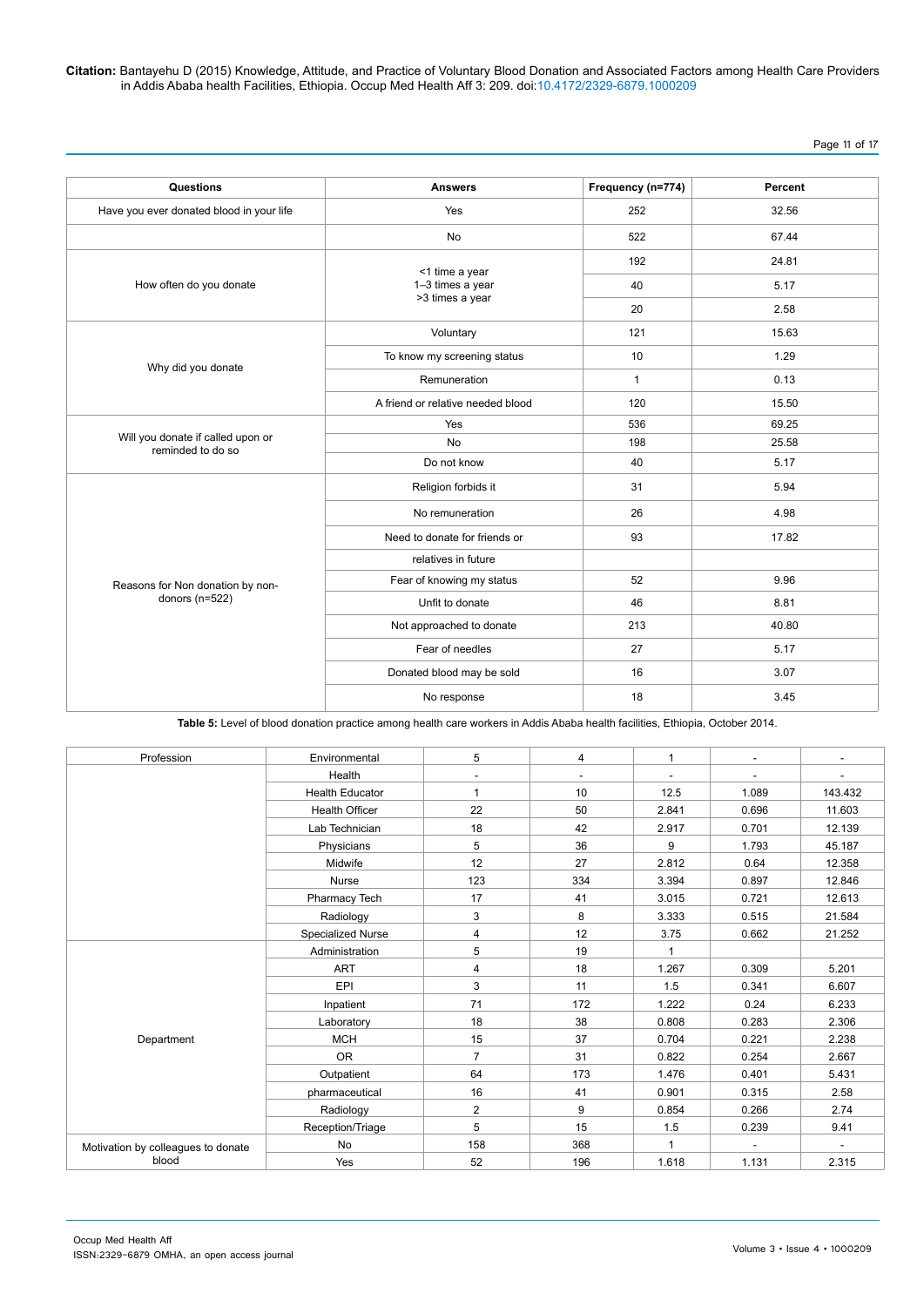Page 12 of 17

| Mass Media exposure towards blood<br>transfusion  | No  | 59  | 107 |       |       |       |
|---------------------------------------------------|-----|-----|-----|-------|-------|-------|
|                                                   | Yes | 151 | 457 | 0.599 | 0.415 | 0.865 |
|                                                   | No  | 19  | 26  |       |       |       |
| Tested for HIV                                    | Yes | 191 | 538 | 0.784 | 0.45  | 1.367 |
| Blood transfusion services within the<br>facility | No  | 176 | 373 |       |       |       |
|                                                   | Yes | 34  | 191 | 2.651 | .765  | 3.98  |

**Table 6:** Results of bivariate analyses of predictor variables towards knowledge level among health care providers in Addis Ababa health facilities, Ethiopia, Oct 2014.

|                                                   |              | Knowledge level |          |                          | 95% CI |                          |
|---------------------------------------------------|--------------|-----------------|----------|--------------------------|--------|--------------------------|
| <b>Explanatory variables</b>                      |              | Inadequate      | Adequate | Odds Ratio<br>(Adjusted) | Lower  | Upper                    |
|                                                   | $1-6$ vrs    | 172             | 345      |                          |        |                          |
| Service year as a health care professional        | $7-12$ $yrs$ | 34              | 117      | 1.81                     | 1.173  | 2.794                    |
|                                                   | ≥13vrs       | 4               | 102      | 13.573                   | 4.889  | 37.686                   |
| Availability of Blood transfusion services in the | No           | 176             | 373      |                          |        |                          |
| facility                                          | Yes          | 34              | 191      | 2.896                    | 1.904  | 4.405                    |
|                                                   | <b>No</b>    | 59              | 107      |                          |        | $\overline{\phantom{a}}$ |
| Mass Media exposure towards blood transfusion     | Yes          | 151             | 457      | 1.908                    | 1.289  | 2.824                    |

Table 7: Factors associated with knowledge level of health care workers towards voluntary blood donation in Addis Ababa health facilities, Ethiopia, October 2014.

|                                               | $≤22$                       | 19             | 49             | $\mathbf{1}$ |                          |        |
|-----------------------------------------------|-----------------------------|----------------|----------------|--------------|--------------------------|--------|
|                                               | 23-29                       | 90             | 333            | 1.455        | 0.816                    | 2.596  |
| Age Group                                     | 30-35                       | 24             | 161            | 2.731        | 1.375                    | 5.426  |
|                                               | $\geq 36$                   | 9              | 89             | 3.834        | 1.612                    | 9.119  |
|                                               | 1-6 Years                   | 109            | 408            | $\mathbf{1}$ |                          |        |
| Service year as a health care<br>professional | 7-12 years                  | 23             | 128            | 1.654        | 0.996                    | 2.746  |
|                                               | $≥13$ years                 | 10             | 96             | 2.565        | 1.293                    | 5.086  |
|                                               | <b>Environmental Health</b> | $\overline{2}$ | $\overline{7}$ | $\mathbf{1}$ | L.                       | L,     |
|                                               | <b>Health Educator</b>      | $\overline{2}$ | 9              | 0.5          | 0.058                    | 4.335  |
|                                               | <b>Health Officer</b>       | 15             | 57             | 0.643        | 0.076                    | 5.417  |
|                                               | Lab Tech                    | 8              | 52             | 0.543        | 0.111                    | 2.654  |
|                                               | Physicians                  | 4              | 37             | 0.929        | 0.177                    | 4.874  |
| Profession                                    | Midwife                     | 6              | 33             | 1.321        | 0.217                    | 8.037  |
|                                               | Nurse                       | 87             | 370            | 0.786        | 0.141                    | 4.379  |
|                                               | Pharmacy Tech               | 12             | 46             | 0.608        | 0.136                    | 2.723  |
|                                               | Radiology                   | $\overline{2}$ | 9              | 0.548        | 0.109                    | 2.745  |
|                                               | <b>Specialized Nurse</b>    | $\overline{2}$ | 14             | 0.643        | 0.076                    | 5.417  |
|                                               | Administration              | 5              | 19             | $\mathbf{1}$ | $\overline{\phantom{a}}$ | L,     |
|                                               | <b>ART</b>                  | 1              | 21             | 0.95         | 0.218                    | 4.146  |
|                                               | EPI                         | $\overline{7}$ | $\overline{7}$ | 5.25         | 0.534                    | 51.626 |
|                                               | Inpatient                   | 43             | 200            | 0.25         | 0.055                    | 1.138  |
|                                               | Laboratory                  | 8              | 48             | 1.163        | 0.37                     | 3.651  |
| Department                                    | <b>MCH</b>                  | 10             | 42             | 1.5          | 0.398                    | 5.654  |
|                                               | <b>OR</b>                   | 3              | 35             | 1.05         | 0.288                    | 3.832  |
|                                               | Outpatient                  | 44             | 193            | 2.917        | 0.583                    | 14.585 |
|                                               | pharmaceutical              | 13             | 44             | 1.097        | 0.349                    | 3.441  |
|                                               | Radiology                   | $\overline{2}$ | 9              | 0.846        | 0.24                     | 2.978  |
|                                               | Reception/Triage            | 4              | 16             | 1.125        | 0.171                    | 7.399  |
|                                               | Catholic                    | 8              | $\overline{7}$ | $\mathbf{1}$ | $\overline{\phantom{a}}$ |        |
|                                               | Muslim                      | 17             | 70             | 3.883        | 1.229                    | 12.266 |
| Religion                                      | Orthodox                    | 86             | 425            | 4.324        | 1.528                    | 12.24  |
|                                               | Others                      | 5              | 23             | 4.025        | 0.991                    | 16.347 |
|                                               | Protestant                  | 26             | 107            | 3.601        | 1.197                    | 10.831 |
| Blood transfusion services within             | No                          | 108            | 441            | $\mathbf{1}$ | L,                       |        |
| the facility                                  | Yes                         | 34             | 191            | 1.344        | 0.882                    | 2.05   |
| Motivation by colleagues to donate            | No                          | 100            | 426            | $\mathbf{1}$ |                          |        |
| blood                                         | Yes                         | 42             | 206            | 1.123        | 0.754                    | 1.672  |
|                                               |                             |                |                |              |                          |        |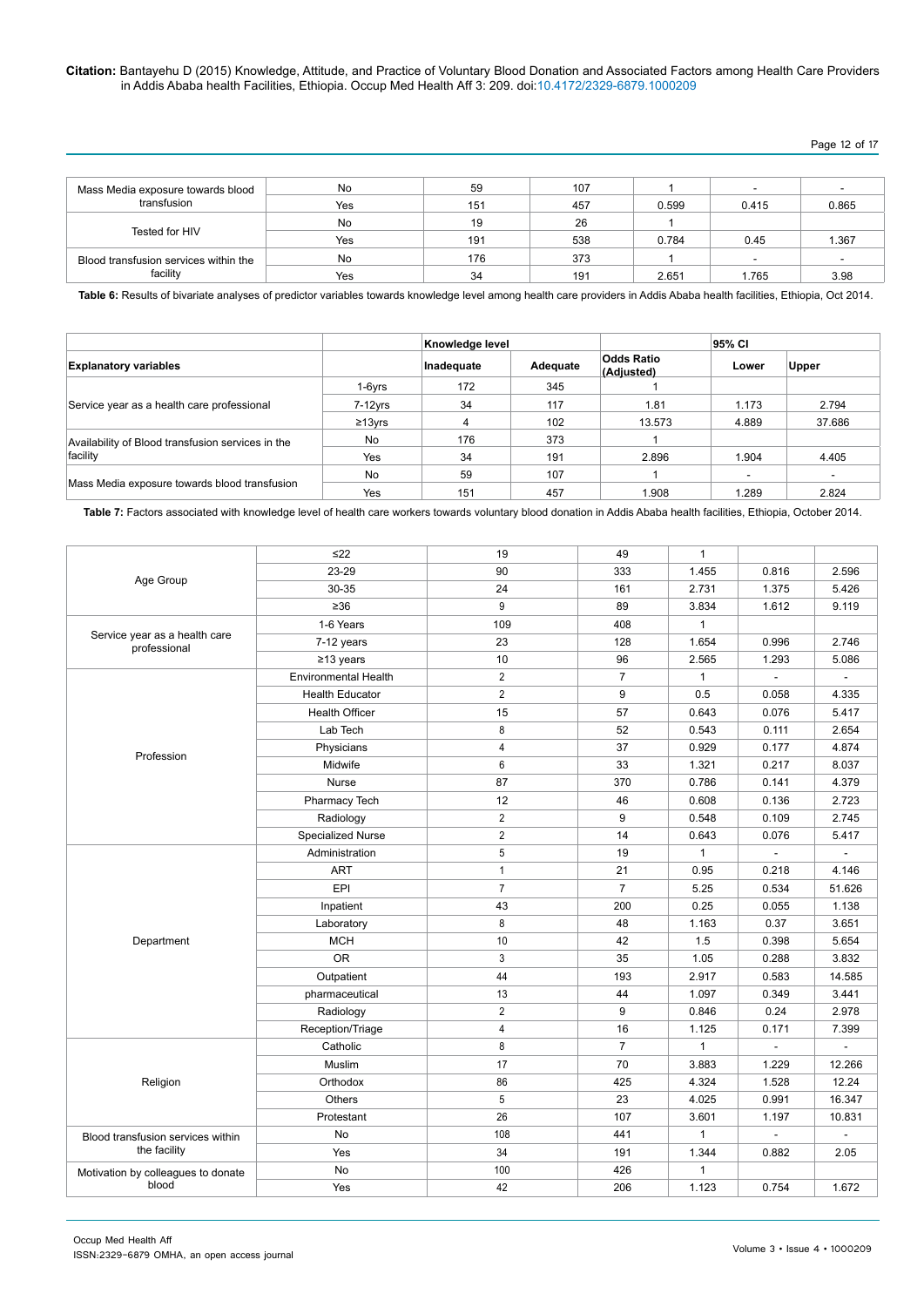Page 13 of 17

| Mass Media exposure towards<br>blood transfusion | No  | ັບປ | 133          |        |       | $\sim$ |
|--------------------------------------------------|-----|-----|--------------|--------|-------|--------|
|                                                  | Yes | 109 | 499          | 1.162  | 0.752 | .794   |
| Tested for HIV                                   | No  |     | $\sim$<br>35 |        | -     |        |
|                                                  | Yes | 132 | 597          | 048. ا | 0.532 | 2.064  |

**Table 8:** Results of bivariate analyses of predictor variables towards attitude of VBD among health care providers in Addis Ababa health facilities, Ethiopia, Oct 2014

|           |           |             | <b>Attitude</b> |               |       | 95%C.I.                  |
|-----------|-----------|-------------|-----------------|---------------|-------|--------------------------|
| Variables |           | Unfavorable | Favorable       | OR (Adjusted) | Lower | Upper                    |
| Gender    | Female    | 99          | 298             |               |       |                          |
|           | Male      | 43          | 334             | 2.348         | 1.572 | 3.509                    |
|           | $\leq$ 22 | 19          | 49              |               |       | $\overline{\phantom{0}}$ |
|           | 23-29     | 90          | 333             | 1.234         | 0.685 | 2.225                    |
| Age Group | $30 - 35$ | 24          | 161             | 2.105         | 1.044 | 4.245                    |
|           | $\geq 36$ |             | 89              | 2.872         | 1.189 | 6.936                    |

**Table 9:** Factors associated with attitude of health care workers towards voluntary blood donation in Addis Ababa health facilities, Ethiopia, October 2014.

## (Tables 8 and 9).

Multivariate analysis indicated that being male is significantly associated and increased odd of favorable attitude (AOR=2.35, 95%CI: 1.57, 3.51). Hence men were more likely to have 2.4 times favorable attitude towards voluntary blood donation than females. On the other hand older age groups of the participants are significantly associated with positive attitudes towards voluntary blood donation. Having age ≥36 years was likely to have 2.9 times favorable attitude compared to the age group  $\leq$ 22 years (AOR=2.9, 95%CI: 1.19, 6.94). Similarly those groups of individuals with age range between 30 and 35 (inclusive) were more likely to have 2.1 times favorable attitude than  $\leq$ 22 years of age (AOR=2.12, 95% CI: 1.04, 4.25). However the age group between 23 and 29 did not show any difference compared with ≤22 years in terms of attitude status.

## **Factors associated with practice of blood donation**

As can be noted from the bivariate and multivariate analysis as shown below in Tables 7 and 8, four of the thirteen predictor variables did not show significance to the outcome variable at 5% level of significance. Department, religion, Mass Media exposure towards blood donation and previous HIV test status were excluded from analysis since they did not show any significance at 0.2 level of significance when regressed separately. Among the variables which were analyzed using multivariate logistic regression, age group and education status have been removed since they did not have association with the outcome variable at 5% level of significance.

A multivariate analysis (Table 10) on blood donation practice revealed a statistical significant association with gender. Males were 2.2 times more likely to practice blood donation than females (AOR=2.25, 95% CI: 1.52, 3.26). Knowledge over VBD was found to have had a significant association with Blood donation practice. Respondents with adequate knowledge over voluntary blood donation were found to be four times more likely to practice blood donation than those individuals with inadequate knowledge (AOR=4.38, 95%CI: 2.54, 7.56). Likewise those group of individuals who have been working more than 13 years are 4.6 times more likely to exercise blood donation practice than those individual who have been working between 1 and 6 years (AOR=4.61, 95% CI:1.71, 12.38).

On the other hand, those groups of individuals who have been working between 7 and 12 years did not have a significance difference with individuals worked between one and six years. Moreover, availability of blood transfusion service within the facility raised the odds of blood donation practices by about 4 times compared to the ones which did not have (OR=4.09, 95% CI: 2.71, 6.16).

Similarly motivation/encouraging by someone like colleagues for blood donation activities showed a significant statistical association with practice of blood donation. Hence those group of individuals who had been motivated by friends or colleagues for blood donation activities raised the odds of donation by about 2 times compared with those group who had not been motivated by colleagues (OR=1.69, 95% CI:1.13, 2.54) (Table 11).

# **Discussion**

In line with the objective of the study, an effort was made to find out the level of Knowledge, attitude and practice (KAP) and their respective associated factors towards voluntary blood donation of health care workers in Addis Ababa health facilities.

There are quite a number of studies on KAP towards blood donation that have been published and available online but unfortunately published studies particularly on health care providers are rarely available. It was found that the proportion of males (64%) who have donated blood in this study is significantly higher than females (36%). This finding is supported by studies conducted in the developing world where they found out a greater proportion of males were involved in blood donation than females [22,24].

The present study revealed a significant proportion of health care providers having a good knowledge on blood donation. The cumulative knowledge was about 73% which is less than the results of a previous similar study conducted among Nigerian physicians in Benin City tertiary hospital (93.9%). This is probably because of the difference of the study participants where all respondents in the Nigerian study were physicians, while the present study considers all range of health professionals from the lowest to highest level of education [10].

The level of knowledge on the present study is significantly higher than the findings of the study by Mullah assessing the knowledge and perception of healthcare support staffs of a tertiary healthcare facility in Gujarat where the overall acceptable knowledge level turned out to be 51.6%. This is perhaps because of the respondents were a health care support staff members in which they are likely to be informed lesser compared to be the health care professionals [19].

Similarly the finding of the current study has got significantly higher knowledge level than a study conducted in Thailand where only 42.7% the overall respondents acquired good knowledge [20].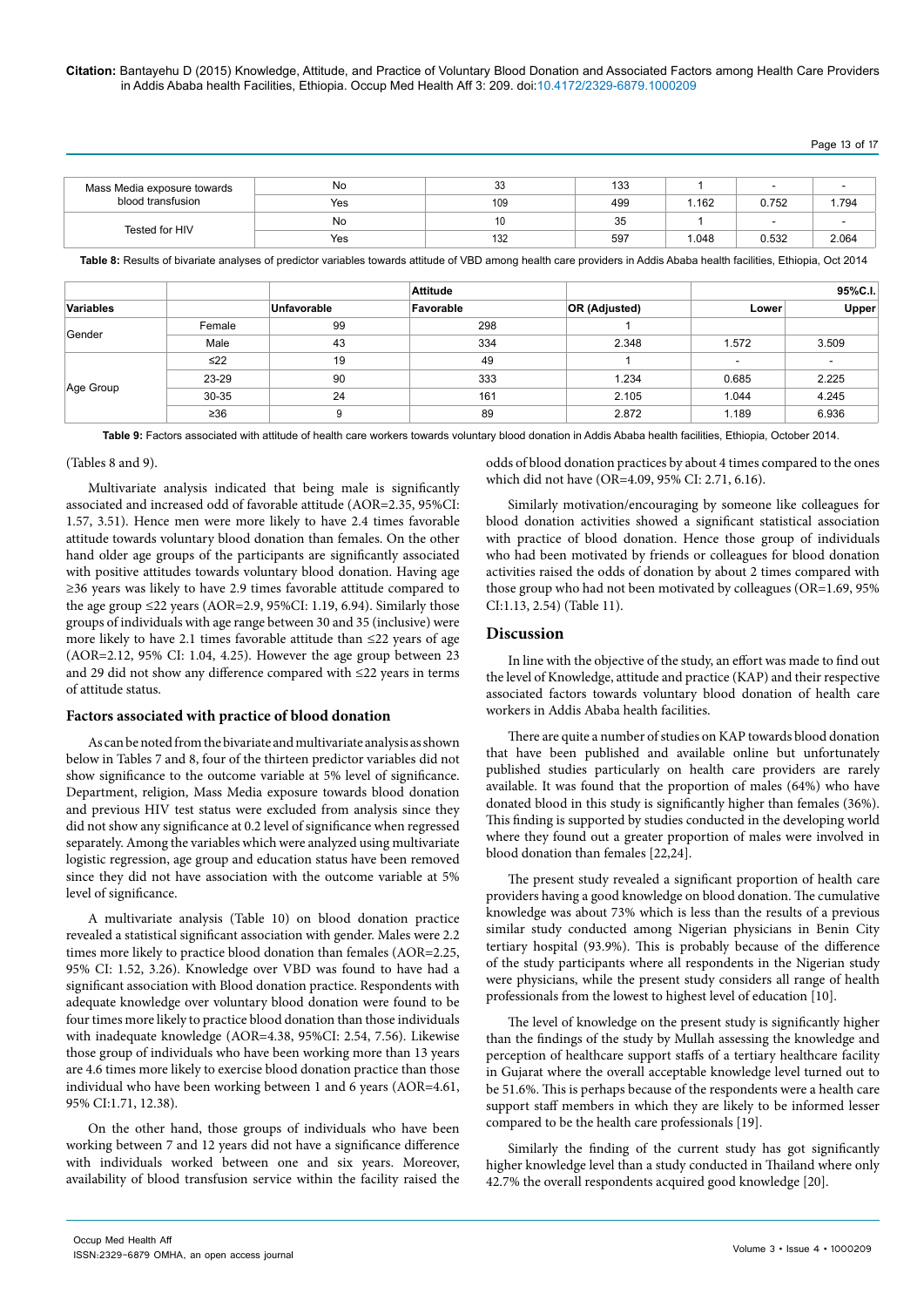Page 14 of 17

|                                               |                                       | <b>BD Practice</b> |                                  |                          | 95% C.I.                 |                          |
|-----------------------------------------------|---------------------------------------|--------------------|----------------------------------|--------------------------|--------------------------|--------------------------|
| <b>Characteristics</b>                        |                                       | No                 | Yes                              | OR(Crude)                | Lower                    | Upper                    |
| Gender                                        | Female                                | 306                | 91                               | $\mathbf{1}$             |                          |                          |
|                                               | Male                                  | 216                | 161                              | 2.506                    | 1.837                    | 3.419                    |
|                                               | Divorced/Separated                    | 6                  | 6                                | $\mathbf{1}$             | $\blacksquare$           | $\overline{\phantom{a}}$ |
|                                               | Married                               | 172                | 120                              | 0.698                    | 0.22                     | 2.215                    |
| Marital status                                | Single                                | 338                | 122                              | 0.361                    | 0.114                    | 1.14                     |
|                                               | Widow                                 | 6                  | 4                                | 0.667                    | 0.122                    | 3.64                     |
|                                               | Degree                                | 207                | 147                              | $\mathbf{1}$             | $\overline{a}$           | $\overline{\phantom{a}}$ |
| <b>Educational status</b>                     | Diploma                               | 315                | 105                              | 0.469                    | 0.346                    | 0.637                    |
|                                               | $\leq$ 22                             | 55                 | 13                               | $\mathbf{1}$             | $\blacksquare$           | $\sim$                   |
| Age Group in years                            | 23-29                                 | 332                | 91                               | 1.16                     | 0.607                    | 2.216                    |
|                                               | 30-35                                 | 106                | 79                               | 3.153                    | 1.612                    | 6.168                    |
|                                               | $\geq 36$                             | 29                 | 69                               | 10.066                   | 4.784                    | 21.182                   |
|                                               | 1-6 years                             | 401                | 116                              | $\mathbf{1}$             |                          |                          |
| Service year as a health care professional    | 7-12 years                            | 93                 | 58                               | 2.156                    | 1.463                    | 3.177                    |
|                                               | $≥13$ years                           | 28                 | 78                               | 9.63                     | 5.967                    | 15.542                   |
| Profession                                    | <b>Environmental Health</b>           | 6                  | 3                                | $\mathbf{1}$             | $\overline{\phantom{a}}$ | $\overline{\phantom{a}}$ |
|                                               | <b>Health Educator</b>                | $\overline{7}$     | $\overline{\mathbf{4}}$          | 1.143                    | 0.179                    | 7.283                    |
|                                               | Health Officer                        | 44                 | 28                               | 1.273                    | 0.294                    | 5.506                    |
|                                               | Lab Tech                              | 33                 | 27                               | 1.636                    | 0.374                    | 7.162                    |
|                                               | Physicians                            | 17                 | 24                               | 2.824                    | 0.618                    | 12.894                   |
|                                               | Midwife                               | 25                 | 14                               | 1.12                     | 0.242                    | 5.186                    |
|                                               | Nurse                                 | 328                | 129                              | 0.787                    | 0.194                    | 3.192                    |
|                                               | Pharmacy Tech                         | 43                 | 15                               | 0.698                    | 0.155                    | 3.144<br>2.386           |
|                                               | Radiology<br><b>Specialized Nurse</b> | 10<br>9            | $\mathbf{1}$<br>$\boldsymbol{7}$ | 0.2<br>1.556             | 0.017<br>0.284           | 8.531                    |
|                                               | Administration                        | 13                 | 11                               | $\mathbf{1}$             | $\Box$                   | $\overline{\phantom{a}}$ |
|                                               | <b>ART</b>                            | 14                 | 8                                | 0.675                    | 0.207                    | 2.204                    |
|                                               | EPI                                   | 8                  | 6                                | 0.886                    | 0.235                    | 3.347                    |
|                                               | Inpatient                             | 176                | 67                               | 0.45                     | 0.192                    | 1.053                    |
|                                               | Laboratory                            | 30                 | 26                               | 1.024                    | 0.392                    | 2.674                    |
| Department                                    | <b>MCH</b>                            | 35                 | 17                               | 0.574                    | 0.213                    | 1.545                    |
|                                               | <b>OR</b>                             | 23                 | 15                               | 0.771                    | 0.274                    | 2.166                    |
|                                               | Outpatient                            | 158                | 79                               | 0.591                    | 0.253                    | 1.379                    |
|                                               | Pharmaceutical                        | 42                 | 15                               | 0.422                    | 0.156                    | 1.143                    |
|                                               | Radiology                             | 9                  | $\mathbf{2}$                     | 0.263                    | 0.047                    | 1.481                    |
|                                               | Reception/Triage                      | 14                 | 6                                | 0.506                    | 0.145                    | 1.766                    |
|                                               | Catholic                              | 13                 | $\overline{2}$                   | $\mathbf{1}$             |                          |                          |
|                                               | Muslim                                | 59                 | 28                               | 3.085                    | 0.651                    | 14.609                   |
| Religion                                      | Orthodox                              | 338                | 173                              | 3.327                    | 0.742                    | 14.909                   |
|                                               | Others                                | 21                 | $\overline{7}$                   | 2.167                    | 0.389                    | 12.063                   |
|                                               | Protestant                            | 91                 | 42                               | 3                        | 0.648                    | 13.895                   |
| Motivation by someone to donate blood         | No<br>385<br>141<br>$\mathbf{1}$      |                    |                                  | $\overline{\phantom{a}}$ |                          |                          |
|                                               | Yes                                   | 137                | 111                              | 2.212                    | 1.613                    | 3.035                    |
| Mass media exposure radio TV about blood      | No                                    | 112                | 54                               | $\mathbf{1}$             | $\sim$                   | $\overline{\phantom{a}}$ |
| donation                                      | Yes                                   | 410                | 198                              | 1.002                    | 0.694                    | 1.445                    |
| Tested for HIV                                | No                                    | 45                 | 18                               |                          |                          |                          |
|                                               | Yes                                   | 477                | 234                              | 1.226                    | 0.695                    | 2.165                    |
|                                               | No                                    | 422                | 127                              | $\mathbf{1}$             | $\overline{\phantom{a}}$ | $\overline{\phantom{a}}$ |
| Blood transfusion service within the facility | Yes                                   | 100                | 125                              | 4.154                    | 2.988                    | 5.774                    |
|                                               | Adequate                              | 191                | 19                               | $\overline{\phantom{a}}$ | $\overline{\phantom{a}}$ | $\overline{\phantom{a}}$ |
| Knowledge                                     | Inadequate                            | 331                | 233                              | 7.076                    | 4.29                     | 11.671                   |

**Table 10:** Results of bivariate analyses of predictor variables towards voluntary blood donation practice among health care providers in Addis Ababa health facilities, Ethiopia, Oct 2014.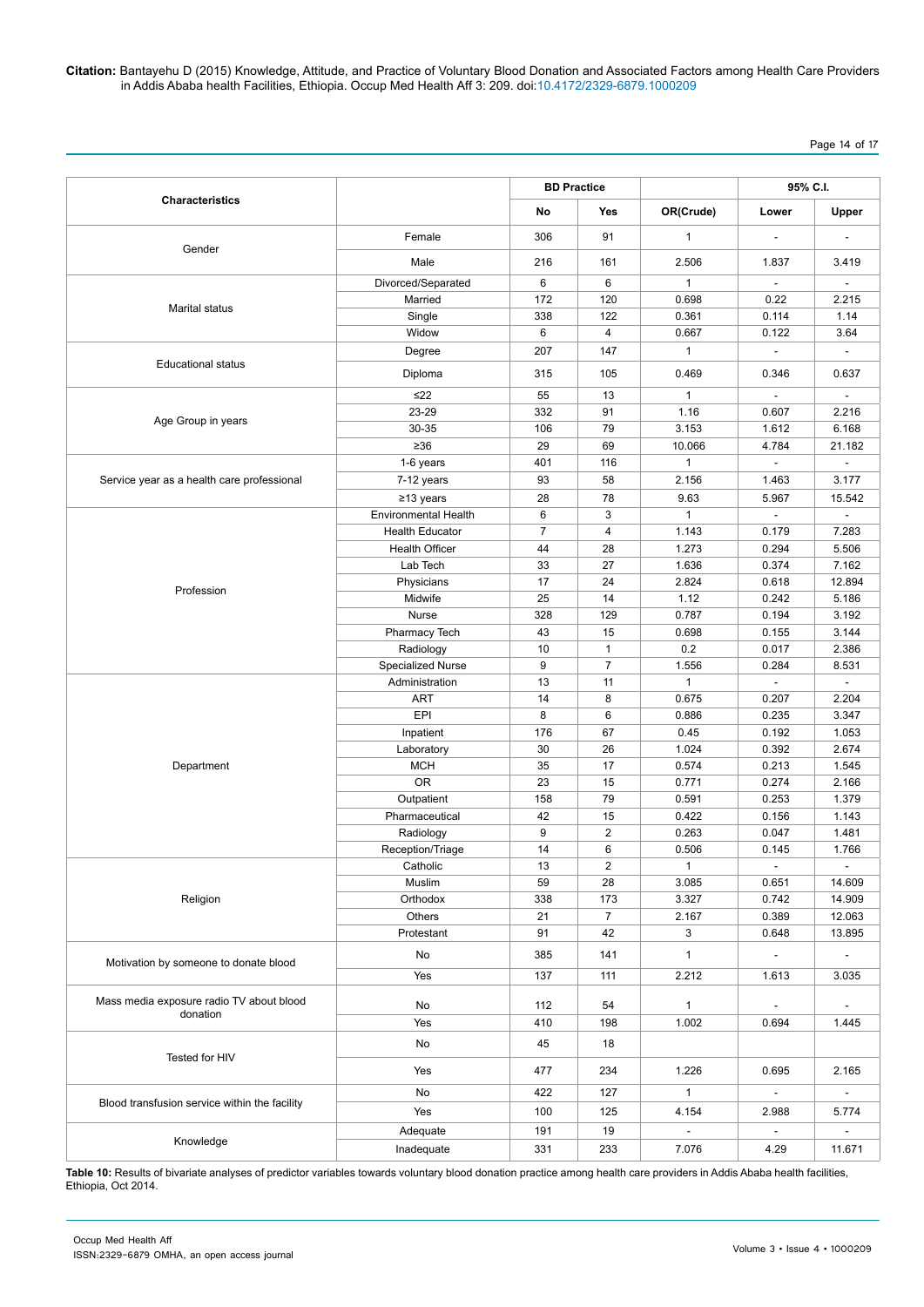| <b>Variables</b>                              |                 | <b>Blood Donation</b><br><b>Practice</b> |            |              | 95% C.I.                 |       |
|-----------------------------------------------|-----------------|------------------------------------------|------------|--------------|--------------------------|-------|
|                                               |                 | No                                       | <b>Yes</b> | OR(Adjusted) | Lower                    | Upper |
|                                               | Female          | 306                                      | 91         |              | ۰                        |       |
| Gender                                        | Male            | 216                                      | 161        | 2.246        | 1.549                    | 3.257 |
|                                               | 1-6 years       | 401                                      | 116        |              | ٠                        | ٠     |
| Service year as a health care professional    | 7-12 years      | 93                                       | 58         | 1.184        | 0.662                    | 2.12  |
|                                               | $\geq$ 13 years | 28                                       | 78         | 4.613        | 1.719                    | 12.38 |
|                                               | No              | 385                                      | 141        |              | $\overline{\phantom{a}}$ |       |
| Motivation by someone to donate blood         | Yes             | 137                                      | 111        | 1.692        | 1.129                    | 2.535 |
| Blood transfusion service within the facility | <b>No</b>       | 422                                      | 127        |              | ۰                        |       |
|                                               | Yes             | 100                                      | 125        | 4.086        | 2.712                    | 6.156 |
|                                               | Inadequate      | 191                                      | 19         |              | ۰                        | ۰.    |
| Knowledge                                     | Adequate        | 331                                      | 233        | 4.389        | 2.549                    | 7.556 |

**Table 11:** Factors associated with voluntary blood donation practice among health care workers in Addis Ababa health facilities, Ethiopia, October 2014.

The overall knowledge of respondents in the present study is significantly greater than when it is compared to a study conducted in India where the cumulative knowledge was observed to be about 43%. Again a Similar study on medical and paramedical staff in tertiary institution in Nigeria revealed that a relatively lesser proportion (64.8%) of the respondents had good knowledge about blood donation. This is perhaps mainly due to the para medics are included in the study subjects where the awareness of VBD level is expected to be lesser compared to the present study in which the study subjects have exclusively medical backgrounds [10]. In the present study it was observed that existence of blood transfusion services within the facility, having longer years of service as a health care professional, being exposed to mass media about blood donation and those individuals who have been tested for HIV in the past increased the odds of having adequate knowledge. Availability of blood transfusion service in an institution increases the day to day exposure of individuals with the routine activities dealt with blood transfusions procedures which in turn lead to acquire a better knowledge of the blood transfusion process. Since Mass media exposure regarding BD creates more awareness to individuals, it is logical to observe blood donation campaigns and sensitization through different Medias are directly proportional with the level of the overall knowledge of individuals. In the same way, working for longer period of years as health care professional would give a higher chance of gaining knowledge through experience from the day today activities. This is in agreement with a study carried out in India [22].

 In the present study department and profession of respondents did not show statistical significance with level of knowledge although a study among medical students in AAU revealed statistically significant association between department and level of knowledge [24]. The reason that this study did not show statistical association between departments and knowledge level could be the HCWs have a tendency to get exposed with blood transfusion activities regardless of the department in which they are working for. However, knowledge of medical students is often dependent on when they are exposed to the course related to blood transfusion which is not the case for all departments.

In this survey 81.7% of respondents have a positive attitude towards blood donation which is almost equivalent to a study performed in south India where 87.3% of respondents turned out to have a positive attitude towards blood donation but more than what was reported among AAU Medical students with a study conducted in which only about 68% of the respondents had favorable attitude towards blood donation [30].

A statistical significant association is observed between gender and attitude where being male increased the odds of having a positive attitude towards blood donation. This is also supported by

a study conducted in Ethiopian Medical School students at Addis Ababa University [24]. This is probably because men are perceived to be the ones that should donate blood since women might have chances of being ineligible because of conditions like breast feeding and pregnancy. In addition to this, older age groups are statistically associated with favorable attitude of respondents. Nevertheless, in contrast to the present study gender did not show any statistical significance with attitude in previous study done in India [30].

In this study it was found out that 32.6% of individuals have ever donated blood at least once in their life time. Whereas a study on health care workers (medic and para medic) in Nigeria shows a blood donation practice of only 22.1% which is lower than the current findings. This could be because the respondents in the Nigerian study were a combination of medics and para medics. It was also reported that about 14% of among Indian and 11% Thai students were ever participated in blood donation activities at least once in their life time which is significantly lower than the current findings. 23.4% of the Ethiopian Medical students in AAU ever participated in blood donation activity. In general lower proportion of blood donation practices among students than HCWs was noted [5,10,20,24].

It was also observed that the proportion of family/relative replacement blood donors accounted for about 50% of the overall donors which is in agreement with a study conducted among Nigerian health care workers where 52.8% of the donors were noted as family replacement and a bit higher compared to a study in India where the proportion of voluntary donation was 44% [10,16].

On the same hand, in agreement with the present study, a relatively equivalent proportion of blood donation practice (48%) were observed in a similar study conducted in south India in contrary to a KAP survey done in KPU college where a blood donation practice found to be 24 % [24,31].

It was observed that the proportion of voluntary blood donation among KPU medical students in India were 13.3% which is in agreement with the present study (15.6%) but higher than the ones in the Nigerian health care workers where VBD rate was fond out to be 9.2%. However, it is less than when it is compare with national average reported in 2010 (23.5%) [10,24].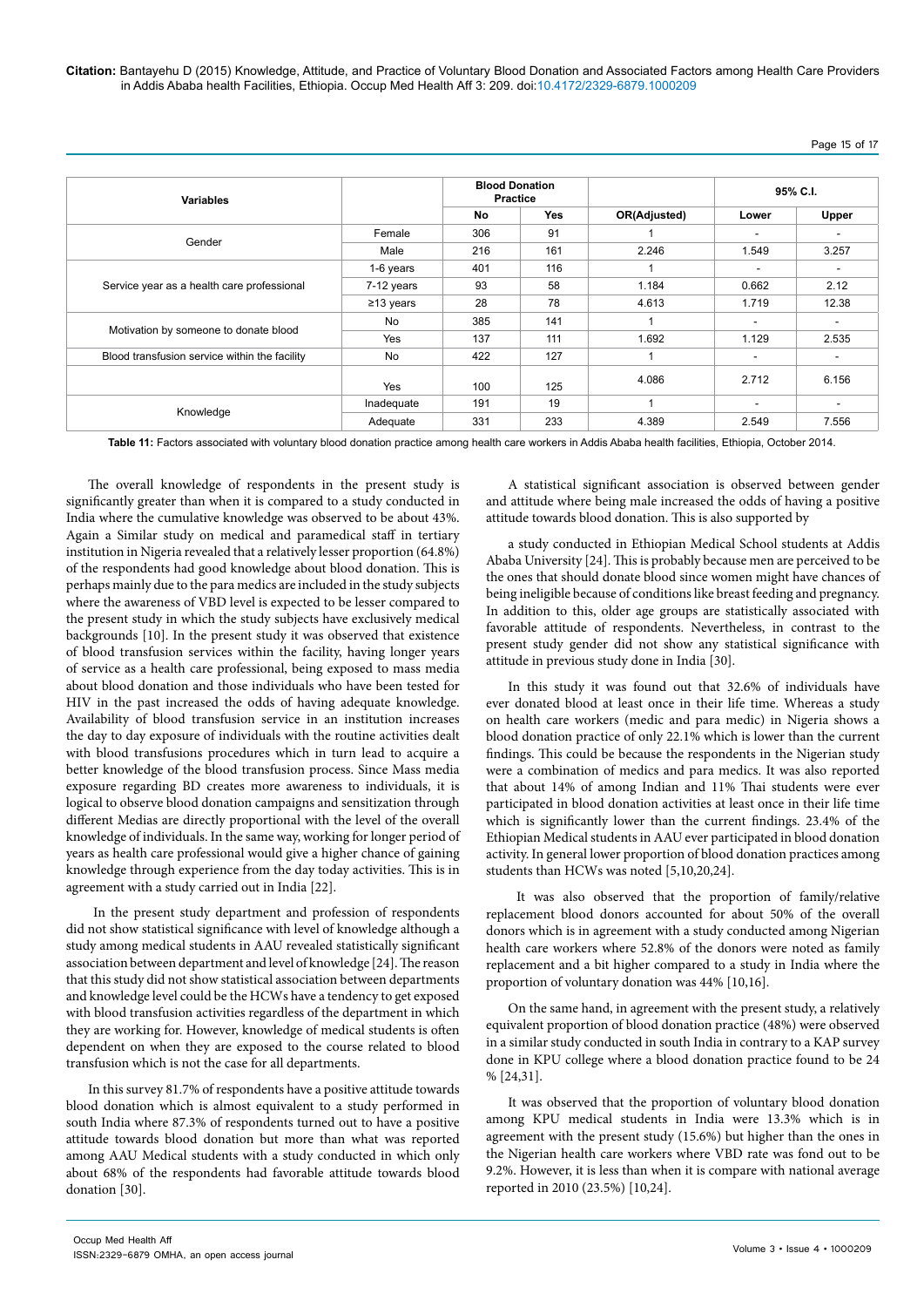In the present study regular voluntary blood donors' accounted for 7.9% of the overall donors which shows a bigger disparity compared with what was reported in India where 3.3% of Indian medical students were participated in voluntary blood donation activities. 39.6% of Nigerian health care workers were also reported to have participated in voluntary blood a donation activity which is significantly higher than the current finding. An encouraging figure (42.2%) of voluntary blood donation practice were reported among Ethiopian Medical students were in the [10,24].

In the present study, the main reason for not donating blood by non-donors was reported to be because of no one has asked the respondents to donate blood which is in agreement with other findings in Nigerian studies. Respondents would go for VB donation if they were approached by someone to donate blood. This is also supported by a number of studies in the developing world [10,16,31].

In the present study it was found out that predominantly males were the major sources of blood donation more than females which is supported by a number of many other studies in Sub Saharan Africa and India [10,27,32-34].

However, in contrary to this, a study conducted in south-western Spain, revealed that 52.3% of donors were women compared to 47.7% of men. Other studies in developed world documented similar findings [33,34].

The current study also revealed a significant association between blood donation and gender. Although women are potential blood donors, there are a number of circumstances where they could not be as eligible as men like lactations and pregnancy may matter.

Gender, Service year as a health care professional, availability of blood transfusion services within the facility and Knowledge level of the respondents were found to be the most independently determinant factors of voluntary blood donation practice.

Individuals with longer years of service as a health care professionals is likely to come across with occasions where there is a need to donate blood than those individuals working just for few years. Similarly, individuals working in a facility where blood transfusion services are available are likely to be aware more about the importance of blood donation and subsequently they are likely to donate blood. Finally, as someone would anticipate, having adequate knowledge on voluntary blood donation leads the individuals to practice voluntary blood donation than individuals who have not had adequate knowledge.

#### **Limitation**

This study was able to illustrate the most determinant factors of KAP towards voluntary blood donation among a range of health care providers despite the fact that it was accompanied by a a certain short comings.

The study was cross-sectional and hence a temporal relationship between predictors and outcome variables cannot be established. It was also not possible to verify fully whether the respondents completed the questionnaire without assistance from colleagues. This is because some of the respondents were too busy to complete the questionnaires at the spot and needed to wait till they have time to do it.

Although there are a number of published literatures across Asian continent and the developing world on KAP of voluntary blood donation, it is barley available on a study conducted on health care providers. Moreover local published literatures regarding the Page 16 of 17

knowledge, attitude and practice of blood donations are hardly available regardless of which study subjects they are dealing with.

# **Conclusion**

The level of knowledge towards blood donation is not as high as someone would anticipant considering the fact that the study participants are health care professional in which they are expected to be more informed than anyone else. There was a good level of favorable attitude observed among the respondents. Blood donation practice is low compared to WHO standards; particularly the level of voluntary blood donation and regular donation is very low. Gender, availability of blood transfusion services and greater service years are associated with blood donation excise of respondents.

#### **Acknowledgements**

I would like to express my deepest gratitude for my advisor, Mr.Muluken Dessalegn, who has been helping me and giving directions during the entire period of this proposal development and report preparation. Without his constant advice, this study would not have been materialized.

Last but not least, I am very much grateful to the study participants for being willing to participate and consumed a non-negligible amount of their time to fill up and complete all the questions in the questionnaires.

#### **Assurance of Principal Investigator and Mentor**

I the undersigned agree to accept all responsibilities for the scientific and ethical conduct of the research project and for the provision of required progress reports as per terms and conditions of the research publications office in effect at the time of grant is forwarded as the result of this application*.*

#### **Recommendation**

Following the findings of the study, the following recommendations were made;

- Create more awareness and sensitization of the health care workers to wards blood donation-makes more sense if it is organized on regular bases.
- Encourage, recruit and motivate potential donors including health care workers in order to have a pool of eligible donors.
- Organize social events ones in a year that could approach health care providers and initiate blood donations
- More and more studies need to be conducted on this matter to identify more gaps and perhaps possible interventions accordingly**.**

#### **References**

- 1. [The American Red Cross, History of blood transfusion 2013.](file:///D:/varun/Journals/2.Subaramanyam/JPRM/Volume-5/Volume5.4/JPRM-5.4_AI/http/www.redcrossblood.org)
- 2. [Blood safety and availability WHO Fact sheet](file:///D:/varun/Journals/2.Subaramanyam/JPRM/Volume-5/Volume5.4/JPRM-5.4_AI/http/www.who.int/mediacentre/factsheets/fs279/en/), Fact sheet N°279, 2014.
- 3. [Tobler LH, Busch MP \(1997\) History of post transfusion hepatitis. Clinical](http://www.ncbi.nlm.nih.gov/pubmed/9265899)  [Chemistry43: 1487-1493](http://www.ncbi.nlm.nih.gov/pubmed/9265899).
- 4. [Voluntary blood donation towards safe and healthy living \(2014\). The](file:///D:/varun/Journals/2.Subaramanyam/JPRM/Volume-5/Volume5.4/JPRM-5.4_AI/http/www.ifrc.org)  [International Federation of Red Cross and Red Crescent Societies \(IFRC\)](file:///D:/varun/Journals/2.Subaramanyam/JPRM/Volume-5/Volume5.4/JPRM-5.4_AI/http/www.ifrc.org).
- 5. Pravin NY, Keerti SJ (2013) A cross-sectional study on knowledge, attitude and practice on blood donation among medical students of South India. International journal of medical and health sciences 2: 2277-2281.
- 6. [WHO global data base. Blood safety \(2012\).](http://www.afro.who.int/en/ethiopia/country-programs/blood-safety.html)
- 7. [The Ethiopian Red Cross society national blood bank. Health care blood bank](http://redcrosseth.org/cp_health_care_blood_bank.php)  [2012](http://redcrosseth.org/cp_health_care_blood_bank.php).
- 8. [World Health Organization \(WHO\) Report Cooperation Strategy 2012-2015](http://www.who.int/countryfocus/cooperation_strategy/ccs_eth_en.pdf)  [Ethiopia - data reported by WHO \(2013\).](http://www.who.int/countryfocus/cooperation_strategy/ccs_eth_en.pdf)
- 9. Federal Ministry of Health, Infection Prevention guidelines (2004), blood bank and transfusion services.